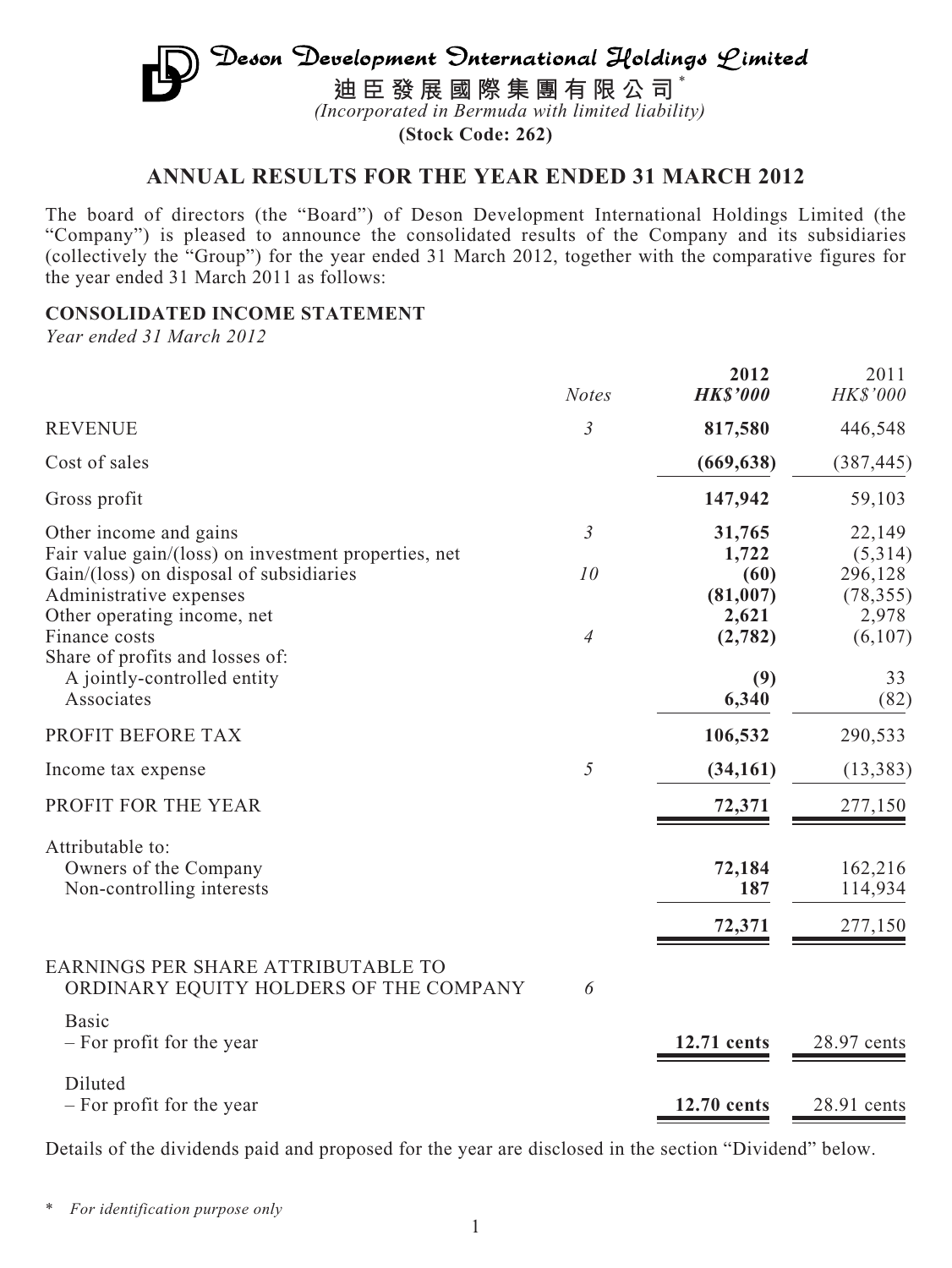# **CONSOLIDATED STATEMENT OF COMPREHENSIVE INCOME**

*Year ended 31 March 2012*

|                                                                                                               | 2012<br><b>HK\$'000</b> | 2011<br>HK\$'000  |
|---------------------------------------------------------------------------------------------------------------|-------------------------|-------------------|
| PROFIT FOR THE YEAR                                                                                           | 72,371                  | 277,150           |
| OTHER COMPREHENSIVE INCOME                                                                                    |                         |                   |
| Surplus on revaluation of leasehold land and buildings<br>Income tax effect                                   | 16,164<br>(3,225)       | 12,077<br>(2,239) |
|                                                                                                               | 12,939                  | 9,838             |
| Share of other comprehensive income of associates<br>Release of exchange fluctuation reserve upon disposal of | 111                     | 851               |
| subsidiaries                                                                                                  |                         | (4,000)           |
| Exchange differences on translation of foreign operations                                                     | 14,649                  | 14,505            |
| OTHER COMPREHENSIVE INCOME FOR THE                                                                            |                         |                   |
| YEAR, NET OF TAX                                                                                              | 27,699                  | 21,194            |
| TOTAL COMPREHENSIVE INCOME FOR THE YEAR                                                                       | 100,070                 | 298,344           |
| Attributable to:                                                                                              |                         |                   |
| Owners of the Company                                                                                         | 98,197                  | 181,954           |
| Non-controlling interests                                                                                     | 1,873                   | 116,390           |
|                                                                                                               | 100,070                 | 298,344           |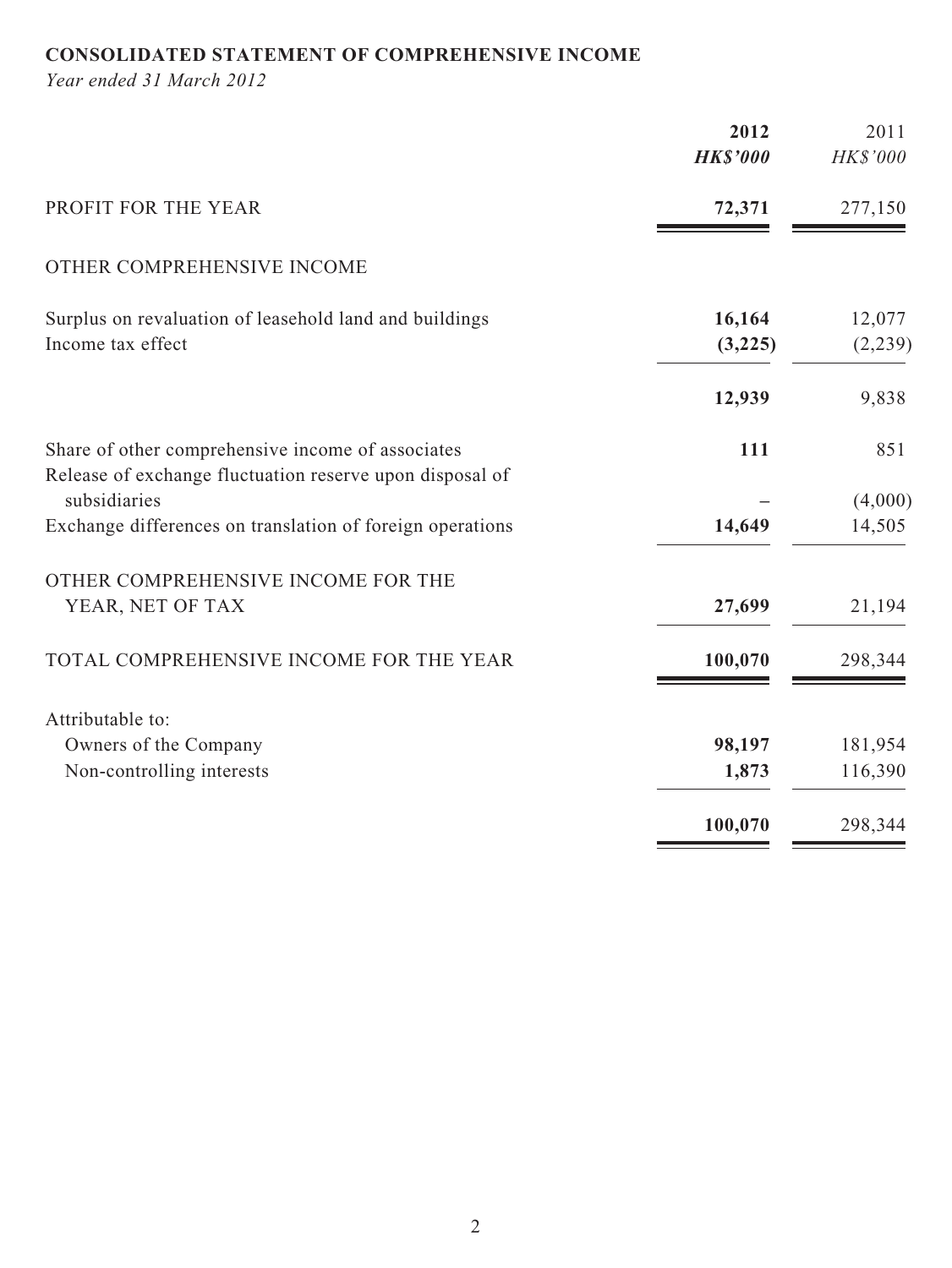# **CONSOLIDATED STATEMENT OF FINANCIAL POSITION**

*31 March 2012*

|                                                           | <b>Notes</b> | 2012<br><b>HK\$'000</b> | 2011<br>HK\$'000 |
|-----------------------------------------------------------|--------------|-------------------------|------------------|
|                                                           |              |                         |                  |
| NON-CURRENT ASSETS                                        |              |                         |                  |
| Property, plant and equipment                             |              | 126,757                 | 114,407          |
| Investment properties                                     |              | 225,060                 | 214,319          |
| Goodwill                                                  |              |                         |                  |
| Investment in a jointly-controlled entity                 |              |                         |                  |
| Investments in associates                                 |              | 5,328                   | 17,318           |
| Available-for-sale investments                            |              | 21,675                  | 11,584           |
| Total non-current assets                                  |              | 378,820                 | 357,628          |
| <b>CURRENT ASSETS</b>                                     |              |                         |                  |
| Amounts due from associates                               |              | 4,636                   | 27,763           |
| Amount due from an investee                               |              | 115                     |                  |
| Amounts due from non-controlling shareholders             |              |                         | 6,524            |
| Amount due from a related company                         |              | 70                      | 2,223            |
| Properties held for sale under development and properties |              |                         |                  |
| held for sale                                             |              | 871,158                 | 722,056          |
| Financial assets at fair value through profit or loss     |              |                         | 2,380            |
| Gross amount due from contract customers                  |              | 5,638                   | 4,282            |
| Inventories                                               |              | 4,239                   | 1,611            |
| Accounts receivable                                       | 7            | 37,596                  | 42,661           |
| Prepayments, deposits and other receivables               |              | 41,834                  | 40,497           |
| Cash and cash equivalents                                 |              | 33,549                  | 224,551          |
| Pledged deposits                                          |              | 93,418                  | 31,364           |
| Total current assets                                      |              | 1,092,253               | 1,105,912        |
| <b>CURRENT LIABILITIES</b>                                |              |                         |                  |
| Gross amount due to contract customers                    |              | 29,577                  | 56,311           |
| Accounts payable                                          | $\delta$     | 21,104                  | 29,128           |
| Other payables and accruals                               |              | 186,663                 | 332,567          |
| Amounts due to associates                                 |              | 5,924                   | 59               |
| Amounts due to non-controlling shareholders               |              | 3,540                   | 3,573            |
| Amount due to a related company                           |              |                         | 5,000            |
| Tax payable                                               |              | 79,570                  | 61,055           |
| Interest-bearing bank and other borrowings                |              | 323,840                 | 47,969           |
| Total current liabilities                                 |              | 650,218                 | 535,662          |
| NET CURRENT ASSETS                                        |              | 442,035                 | 570,250          |
| TOTAL ASSETS LESS CURRENT LIABILITIES                     |              | 820,855                 | 927,878          |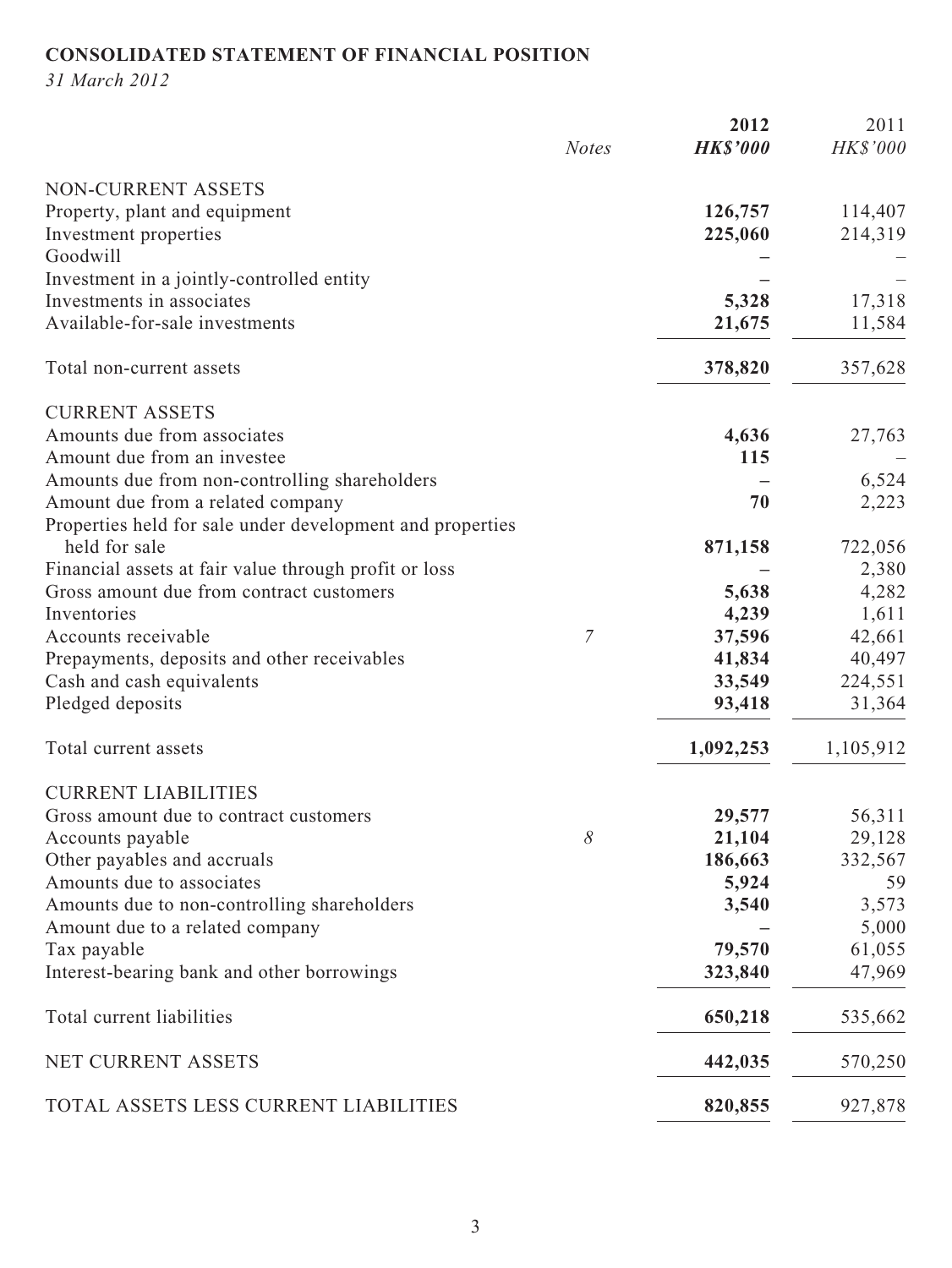# **CONSOLIDATED STATEMENT OF FINANCIAL POSITION** *(continued)*

*31 March 2012*

| 2012                                                 | 2011     |
|------------------------------------------------------|----------|
| <b>HK\$'000</b>                                      | HK\$'000 |
| TOTAL ASSETS LESS CURRENT LIABILITIES<br>820,855     | 927,878  |
| NON-CURRENT LIABILITIES                              |          |
| Interest-bearing bank and other borrowings<br>14,880 | 207,060  |
| Deferred tax liabilities<br>35,877                   | 29,625   |
| Total non-current liabilities<br>50,757              | 236,685  |
| 770,098<br>Net assets                                | 691,193  |
| <b>EQUITY</b>                                        |          |
| Equity attributable to owners of the Company         |          |
| 57,272<br>Issued capital                             | 56,011   |
| 702,455<br>Reserves                                  | 610,888  |
| 5,719<br>Proposed final dividend                     | 18,076   |
| 765,446                                              | 684,975  |
| 4,652<br><b>Non-controlling interests</b>            | 6,218    |
| 770,098<br>Total equity                              | 691,193  |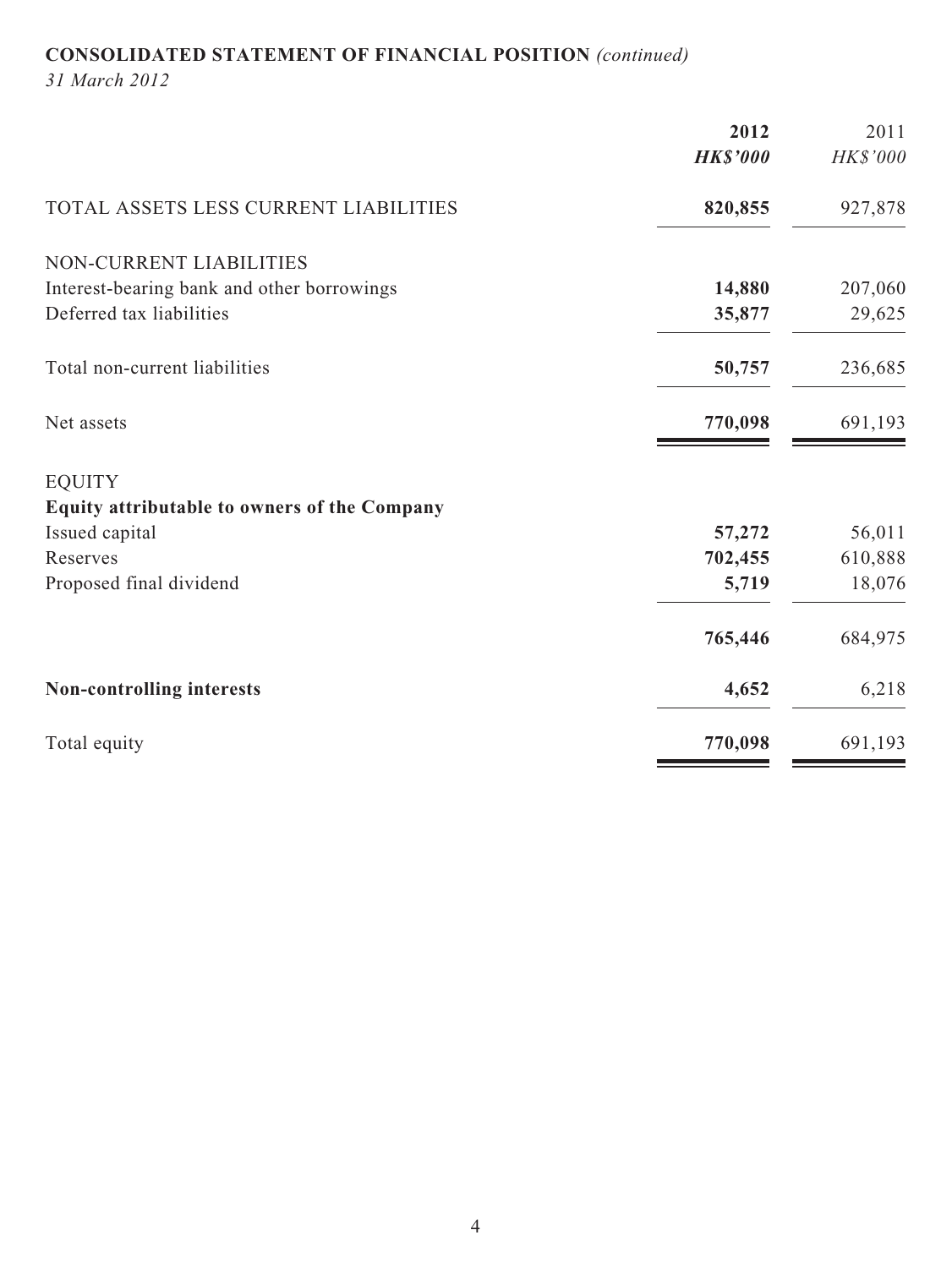### **NOTES TO CONSOLIDATED FINANCIAL STATEMENTS**

#### **1. CHANGES IN ACCOUNTING POLICY AND DISCLOSURES**

The Group has adopted the following new and revised HKFRSs for the first time for the current year's financial statements.

| <b>HKFRS 1 Amendment</b>    | Amendment to HKFRS 1 First-time Adoption of Hong Kong       |
|-----------------------------|-------------------------------------------------------------|
|                             | Financial Reporting Standards - Limited Exemption from      |
|                             | Comparative HKFRS 7 Disclosures for First-time Adopters     |
| HKAS 24 (Revised)           | <b>Related Party Disclosures</b>                            |
| HK(IFRIC)-Int 14            | Amendments to HK(IFRIC)-Int 14 Prepayments of a Minimum     |
| Amendments                  | <b>Funding Requirement</b>                                  |
| HK(IFRIC)-Int 19            | Extinguishing Financial Liabilities with Equity Instruments |
| Improvements to HKFRSs 2010 | Amendments to a number of HKFRSs issued in May 2010         |

Other than as further explained below regarding the impact of HKAS 24 (Revised), and amendments to HKFRS 3, HKAS 1 and HKAS 27 included in *Improvements to HKFRSs 2010*, the adoption of the new and revised HKFRSs has had no significant financial effect on these financial statements.

The principal effects of adopting these HKFRSs are as follows:

(a) HKAS 24 (Revised) *Related Party Disclosures*

HKAS 24 (Revised) clarifies and simplifies the definitions of related parties. The new definitions emphasise a symmetrical view of related party relationships and clarify the circumstances in which persons and key management personnel affect related party relationships of an entity. The revised standard also introduces an exemption from the general related party disclosure requirements for transactions with a government and entities that are controlled, jointly controlled or significantly influenced by the same government as the reporting entity. The accounting policy for related parties has been revised to reflect the changes in the definitions of related parties under the revised standard. The adoption of the revised standard did not have any impact on the financial position or performance of the Group.

- (b) *Improvements to HKFRSs 2010* issued in May 2010 sets out amendments to a number of HKFRSs. There are separate transitional provisions for each standard. While the adoption of some of the amendments may result in changes in accounting policies, none of these amendments has had a significant financial impact on the financial position or performance of the Group. Details of the key amendments most applicable to the Group are as follows:
	- HKFRS 3 *Business Combinations*: The amendment clarifies that the amendments to HKFRS 7, HKAS 32 and HKAS 39 that eliminate the exemption for contingent consideration do not apply to contingent consideration that arose from business combinations whose acquisition dates precede the application of HKFRS 3 (as revised in 2008).

 In addition, the amendment limits the scope of measurement choices for non-controlling interests. Only the components of non-controlling interests that are present ownership interests and entitle their holders to a proportionate share of the acquiree's net assets in the event of liquidation are measured at either fair value or at the present ownership instruments' proportionate share of the acquiree's identifiable net assets. All other components of non-controlling interests are measured at their acquisition date fair value, unless another measurement basis is required by another HKFRS.

 The amendment also added explicit guidance to clarify the accounting treatment for non-replaced and voluntarily replaced share-based payment awards.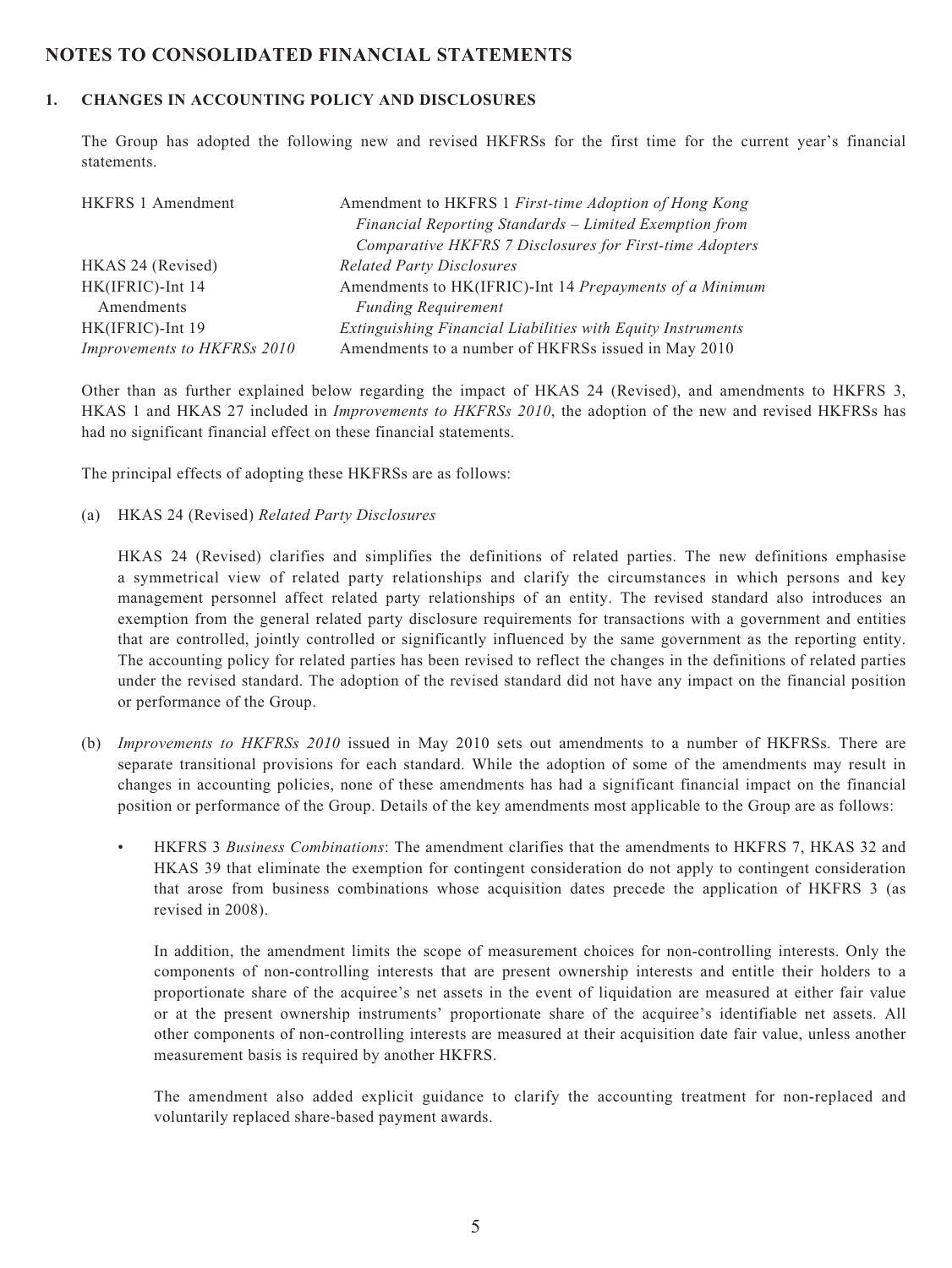#### **1. CHANGES IN ACCOUNTING POLICY AND DISCLOSURES** *(continued)*

- (b) *(continued)*
	- HKAS 1 *Presentation of Financial Statements*: The amendment clarifies that an analysis of each component of other comprehensive income can be presented either in the statement of changes in equity or in the notes to the financial statements. The Group elects to present the analysis of each component of other comprehensive income in the statement of changes in equity.
	- HKAS 27 *Consolidated and Separate Financial Statements*: The amendment clarifies that the consequential amendments from HKAS 27 (as revised in 2008) made to HKAS 21, HKAS 28 and HKAS 31 shall be applied prospectively for annual periods beginning on or after 1 July 2009 or earlier if HKAS 27 is applied earlier.

#### **2. OPERATING SEGMENT INFORMATION**

For management purposes, the Group is organised into business units based on their products and services and has three reportable operating segments as follows:

- (a) the construction business segment is engaged in construction contract works as a main contractor and decoration, as well as the provision of electrical and mechanical engineering services;
- (b) the property development and investment business segment is engaged in property development of residential and commercial properties and holding of investment properties; and
- (c) the "others" segment comprises, principally, trading of medical equipment and home security and automation products, and provision of related installation and maintenance services.

Management monitors the results of its operating segments separately for the purpose of making decisions about resources allocation and performance assessment. Segment performance is evaluated based on reportable segment profit/ (loss), which is a measure of adjusted profit before tax. The adjusted profit before tax is measured consistently with the Group's profit before tax except that interest income, gain/(loss) on disposal of subsidiaries, gain on disposal of an associate, finance costs, impairment/reversal of impairment of an amount due from a jointly-controlled entity, share of profits and losses of a jointly-controlled entity and associates as well as head office and corporate expenses are excluded from such measurement.

Segment assets exclude investment in a jointly-controlled entity, investments in associates and other unallocated head office and corporate assets as these assets are managed on a group basis.

Segment liabilities exclude other unallocated head office and corporate liabilities, including interest-bearing bank and other borrowings, tax payable and deferred tax liabilities, as these liabilities are managed on a group basis.

Intersegment sales and transfers are transacted with reference to the selling prices used for sales made to third parties at the then prevailing market prices.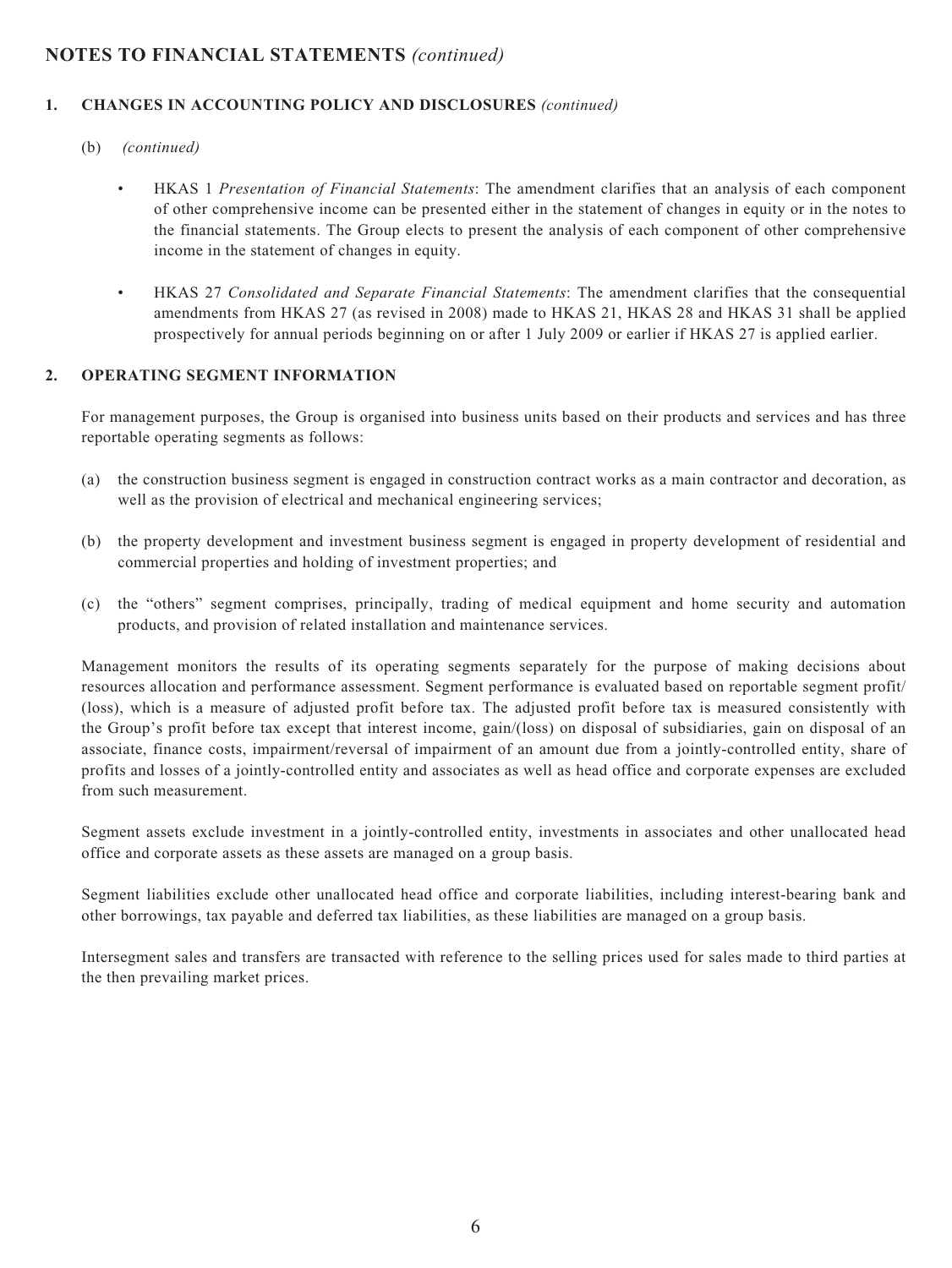### **2. OPERATING SEGMENT INFORMATION** *(continued)*

#### **Year ended 31 March 2012**

|                                                                             |                          | <b>Property</b>            |                 |                 |
|-----------------------------------------------------------------------------|--------------------------|----------------------------|-----------------|-----------------|
|                                                                             |                          | development                |                 |                 |
|                                                                             | Construction<br>business | and investment<br>business | <b>Others</b>   | <b>Total</b>    |
|                                                                             | <b>HK\$'000</b>          | <b>HK\$'000</b>            | <b>HK\$'000</b> | <b>HK\$'000</b> |
|                                                                             |                          |                            |                 |                 |
| <b>Segment revenue:</b>                                                     |                          |                            |                 |                 |
| Sales to external customers                                                 | 475,091                  | 322,294                    | 20,195          | 817,580         |
| Other income and gains                                                      | 4,240                    | 18,826                     | 165             | 23,231          |
| Revenue                                                                     | 479,331                  | 341,120                    | 20,360          | 840,811         |
| <b>Segment results</b>                                                      |                          |                            |                 |                 |
| Operating profit                                                            | 9,960                    | 89,672                     | 1,093           | 100,725         |
| Reconciliation:                                                             |                          |                            |                 |                 |
| Interest income                                                             |                          |                            |                 | 2,070           |
| Loss on disposal of a subsidiary                                            |                          |                            |                 | (60)            |
| Gain on disposal of an associate                                            |                          |                            |                 | 6,464           |
| Unallocated expenses                                                        |                          |                            |                 | (6,202)         |
| Finance costs                                                               |                          |                            |                 | (2,782)         |
| Impairment of an amount due from                                            |                          |                            |                 |                 |
| a jointly-controlled entity<br>Share of loss of a jointly-controlled entity |                          |                            |                 | (14)            |
| Share of profits and losses of associates                                   |                          |                            |                 | (9)<br>6,340    |
|                                                                             |                          |                            |                 |                 |
| Profit before tax                                                           |                          |                            |                 | 106,532         |
| <b>Segment assets</b>                                                       | 143,388                  | 1,165,501                  | 7,651           | 1,316,540       |
| Reconciliation:                                                             |                          |                            |                 |                 |
| Investments in associates                                                   |                          |                            |                 | 5,328           |
| Corporate and other unallocated assets                                      |                          |                            |                 | 149,205         |
|                                                                             |                          |                            |                 |                 |
| Total assets                                                                |                          |                            |                 | 1,471,073       |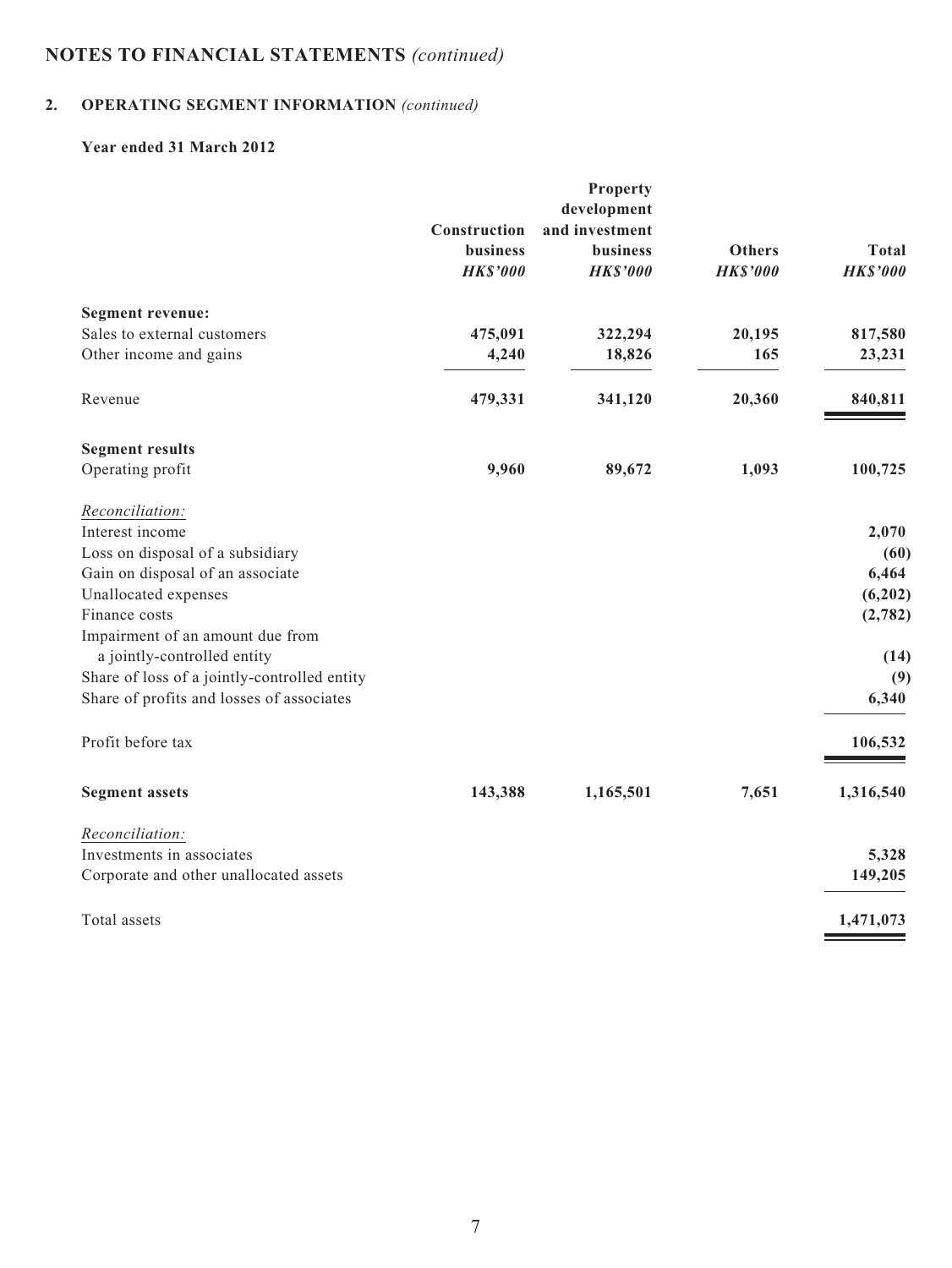### **2. OPERATING SEGMENT INFORMATION** *(continued)*

### **Year ended 31 March 2012** *(continued)*

|                                               | Construction                       | Property<br>development<br>and investment |                                  |                                 |
|-----------------------------------------------|------------------------------------|-------------------------------------------|----------------------------------|---------------------------------|
|                                               | <b>business</b><br><b>HK\$'000</b> | <b>business</b><br><b>HK\$'000</b>        | <b>Others</b><br><b>HK\$'000</b> | <b>Total</b><br><b>HK\$'000</b> |
|                                               |                                    |                                           |                                  |                                 |
| <b>Segment liabilities</b>                    | 82,299                             | 161,217                                   | 1,272                            | 244,788                         |
| Reconciliation:                               |                                    |                                           |                                  |                                 |
| Corporate and other unallocated liabilities   |                                    |                                           |                                  | 456,187                         |
| Total liabilities                             |                                    |                                           |                                  | 700,975                         |
|                                               |                                    |                                           |                                  |                                 |
| Other segment information:                    |                                    |                                           |                                  |                                 |
| Fair value gain of investment properties      |                                    | 1,722                                     |                                  | 1,722                           |
| Loss on disposal of items of                  |                                    |                                           |                                  |                                 |
| property, plant and equipment                 | 97                                 | (21)                                      | 33                               | 109                             |
| Impairment of other receivables               | 109                                |                                           |                                  | 109                             |
| Reversal of impairment of accounts receivable | 1,625                              |                                           | 989                              | 2,614                           |
| Provision for inventories                     |                                    |                                           | 512                              | 512                             |
| Impairment of goodwill                        |                                    |                                           | 606                              | 606                             |
| Depreciation                                  | 3,643                              | 1,355                                     | 92                               | 5,090                           |
| Capital expenditure                           | 269                                | 664                                       | 55                               | 988*                            |

\* Capital expenditure represents additions to property, plant and equipment and investment properties.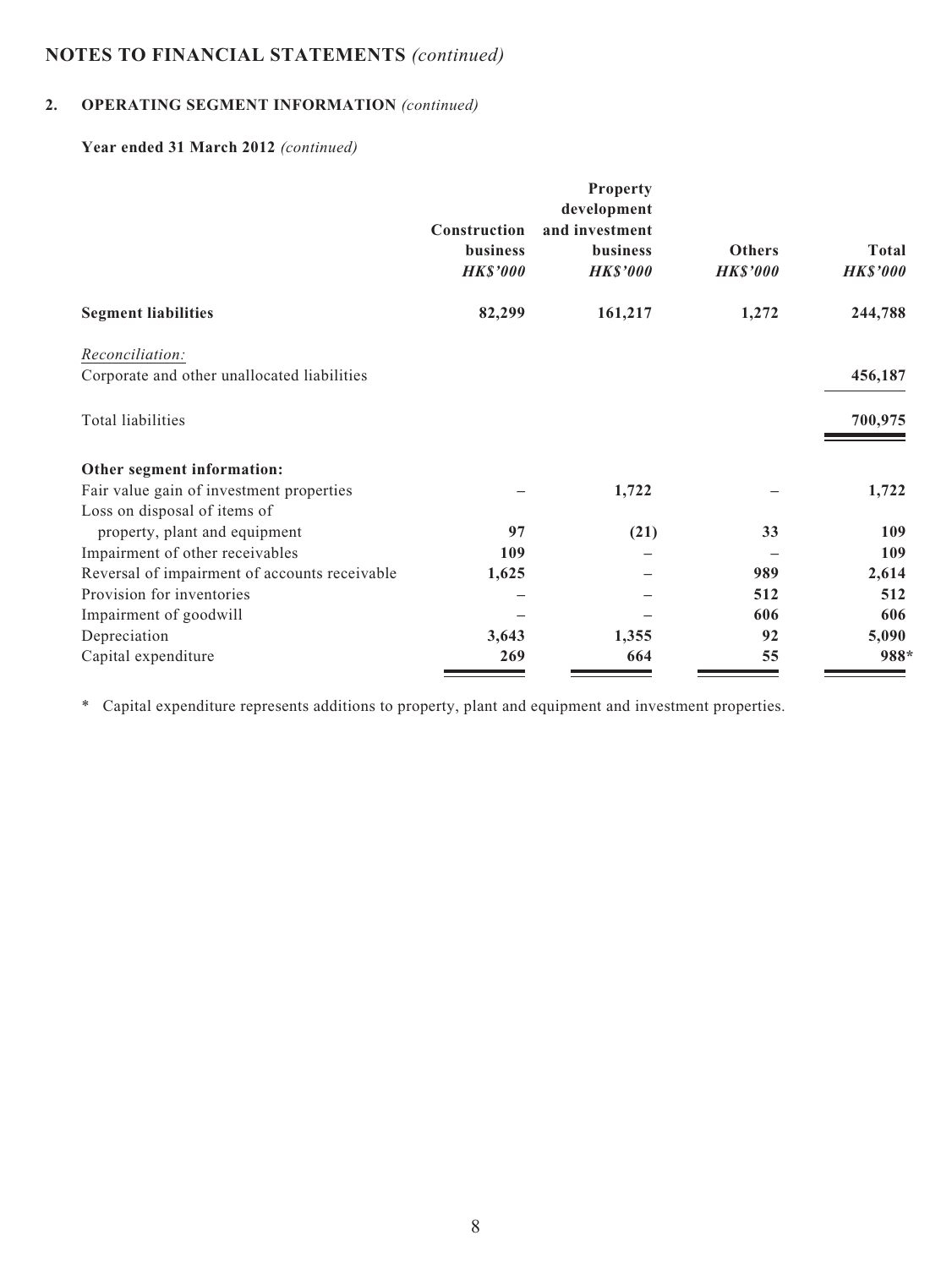### **2. OPERATING SEGMENT INFORMATION** *(continued)*

#### **Year ended 31 March 2011**

|                                                |          | Property                    |          |           |
|------------------------------------------------|----------|-----------------------------|----------|-----------|
|                                                |          | development                 |          |           |
|                                                |          | Construction and investment |          |           |
|                                                | business | business                    | Others   | Total     |
|                                                | HK\$'000 | HK\$'000                    | HK\$'000 | HK\$'000  |
| <b>Segment revenue:</b>                        |          |                             |          |           |
| Sales to external customers                    | 350,680  | 88,091                      | 7,777    | 446,548   |
| Other income and gains                         | 3,391    | 17,900                      |          | 21,291    |
| Revenue                                        | 354,071  | 105,991                     | 7,777    | 467,839   |
| <b>Segment results</b>                         |          |                             |          |           |
| Operating profit/(loss)                        | 2,554    | 19,427                      | (514)    | 21,467    |
| Reconciliation:                                |          |                             |          |           |
| Interest income                                |          |                             |          | 858       |
| Gain on disposal of subsidiaries               |          |                             |          | 296,128   |
| Unallocated expenses                           |          |                             |          | (21, 797) |
| Finance costs                                  |          |                             |          | (6,107)   |
| Reversal of impairment of an amount due from   |          |                             |          |           |
| a jointly-controlled entity                    |          |                             |          | 33        |
| Share of profit of a jointly-controlled entity |          |                             |          | 33        |
| Share of profits and losses of associates      |          |                             |          | (82)      |
| Profit before tax                              |          |                             |          | 290,533   |
| <b>Segment assets</b>                          | 175,513  | 999,919                     | 2,966    | 1,178,398 |
| Reconciliation:                                |          |                             |          |           |
| Investments in associates                      |          |                             |          | 17,318    |
| Corporate and other unallocated assets         |          |                             |          | 267,824   |
| Total assets                                   |          |                             |          | 1,463,540 |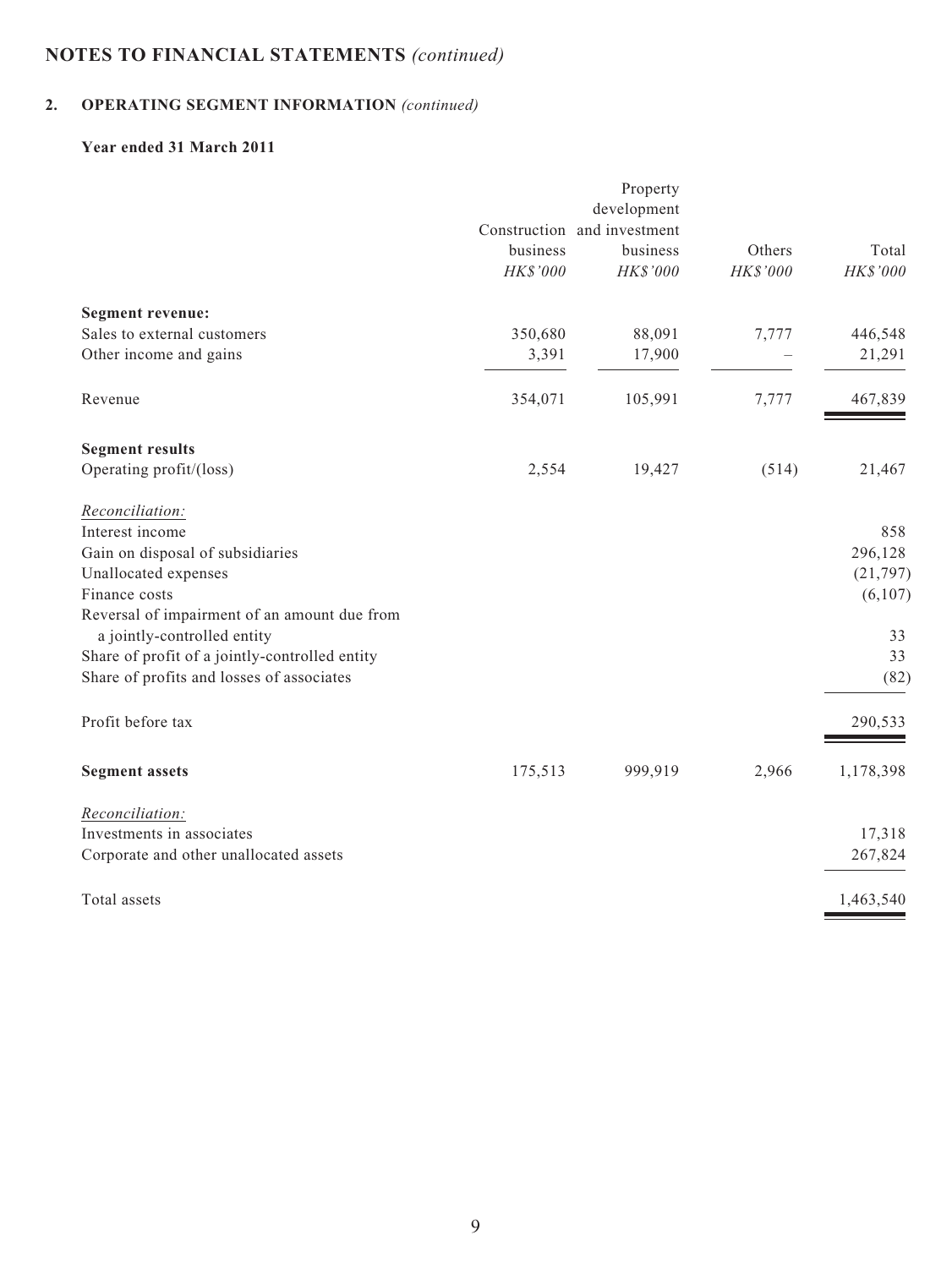### **2. OPERATING SEGMENT INFORMATION** *(continued)*

#### **Year ended 31 March 2011** *(continued)*

|                                               |          | Property<br>development     |          |          |
|-----------------------------------------------|----------|-----------------------------|----------|----------|
|                                               |          | Construction and investment |          |          |
|                                               | business | business                    | Others   | Total    |
|                                               | HK\$'000 | HK\$'000                    | HK\$'000 | HK\$'000 |
| <b>Segment liabilities</b>                    | 151,576  | 258,235                     | 1,185    | 410,996  |
| <i>Reconciliation:</i>                        |          |                             |          |          |
| Corporate and other unallocated liabilities   |          |                             |          | 361,351  |
| Total liabilities                             |          |                             |          | 772,347  |
| Other segment information:                    |          |                             |          |          |
| Fair value loss of investment properties, net |          | 5,314                       |          | 5,314    |
| Loss on disposal of items of                  |          |                             |          |          |
| property, plant and equipment                 | 96       |                             | 9        | 105      |
| Impairment of accounts receivable             | 2,672    |                             |          | 2,672    |
| Reversal of impairment of accounts receivable | 67       | 5,303                       | 185      | 5,555    |
| Provision for inventories                     |          |                             | 64       | 64       |
| Depreciation                                  | 3,001    | 1,758                       | 77       | 4,836    |
| Capital expenditure                           | 6,208    | 573                         | 18       | 6,799*   |

\* Capital expenditure represents additions to property, plant and equipment and investment properties.

#### **Geographical information**

#### (a) Revenue from external customers

|                | 2012<br><b>HK\$'000</b> | 2011<br>HK\$'000 |
|----------------|-------------------------|------------------|
| Hong Kong      | 299,073                 | 202,557          |
| Mainland China | 518,507                 | 243,991          |
|                | 817,580                 | 446,548          |

The revenue information above is based on the location of the customers.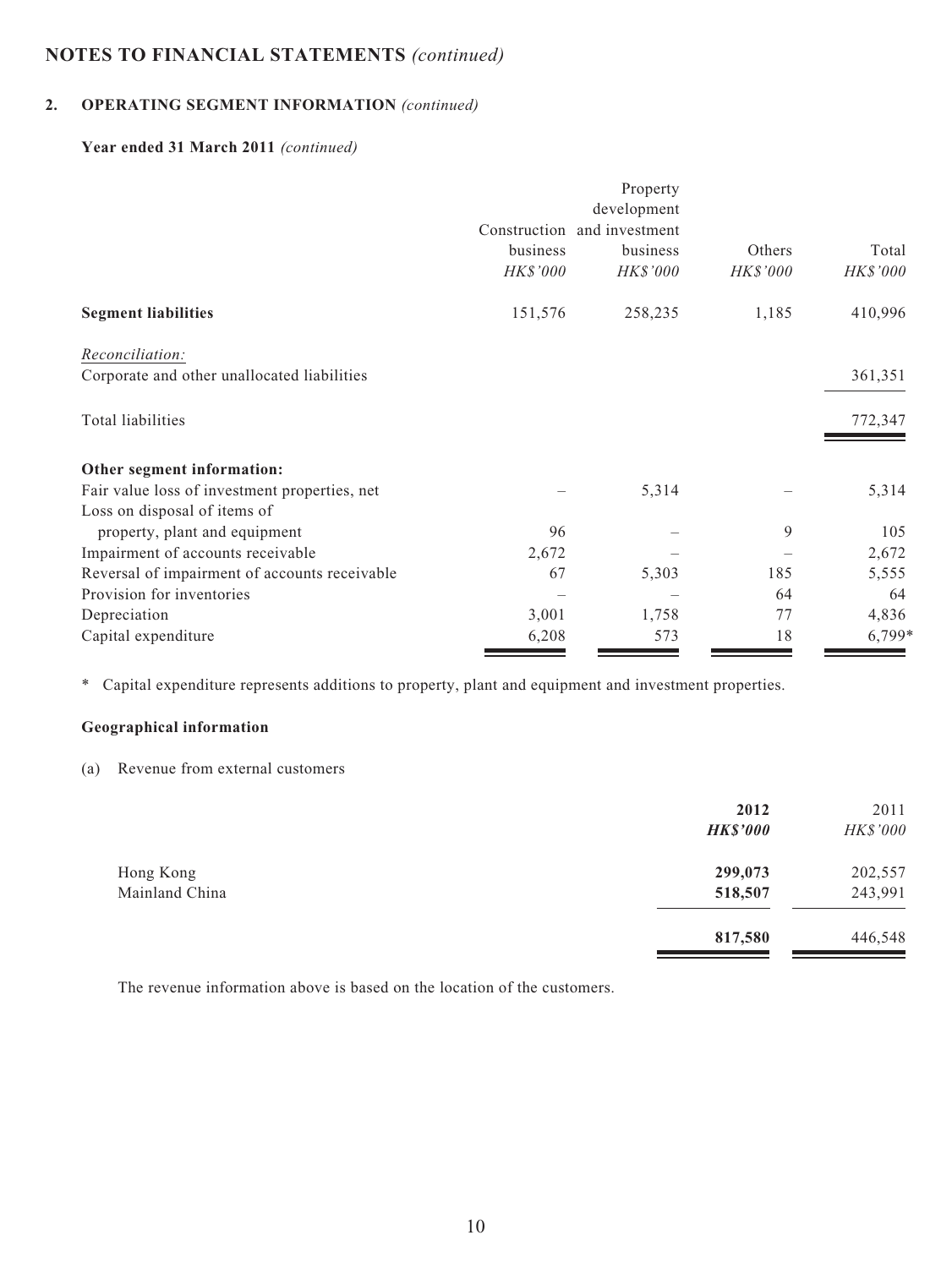#### **2. OPERATING SEGMENT INFORMATION** *(continued)*

#### **Geographical information** *(continued)*

(b) Non-current assets

|                | 2012<br><b>HK\$'000</b> | 2011<br>HK\$'000 |
|----------------|-------------------------|------------------|
| Hong Kong      | 93,282                  | 78,292           |
| Mainland China | 258,535                 | 250,434          |
|                | 351,817                 | 328,726          |

The non-current assets information above is based on the location of assets and excludes investment in a jointlycontrolled entity, investments in associates and available-for-sale investments.

#### **Information about a major customer**

During the year, no transactions with any individual external customer derived revenue that amounted to 10% or more of the Group's revenue (2011: Nil).

#### **3. REVENUE, OTHER INCOME AND GAINS**

Revenue, which is also the Group's turnover, represents an appropriate proportion of contract revenue from construction contracts, income from property development and investment business, trading of medical equipment and home security and automation products, and provision of related installation and maintenance services.

An analysis of revenue, other income and gains is as follows:

|                                                                                                                              | Group           |          |
|------------------------------------------------------------------------------------------------------------------------------|-----------------|----------|
|                                                                                                                              | 2012            | 2011     |
|                                                                                                                              | <b>HK\$'000</b> | HK\$'000 |
| Revenue                                                                                                                      |                 |          |
| Income from construction contracting and related business                                                                    | 475,091         | 350,680  |
| Income from property development and investment business                                                                     | 322,294         | 88,091   |
| Income from trading of medical equipment and home security and<br>automation products, and provision of related installation |                 |          |
| and maintenance services                                                                                                     | 20,195          | 7,777    |
|                                                                                                                              | 817,580         | 446,548  |
| Other income and gains                                                                                                       |                 |          |
| Bank interest income                                                                                                         | 2,070           | 858      |
| Gross rental income                                                                                                          | 17,812          | 11,043   |
| Gain on disposal of an associate                                                                                             | 6,464           |          |
| Others                                                                                                                       | 5,419           | 10,248   |
|                                                                                                                              | 31,765          | 22,149   |
|                                                                                                                              |                 |          |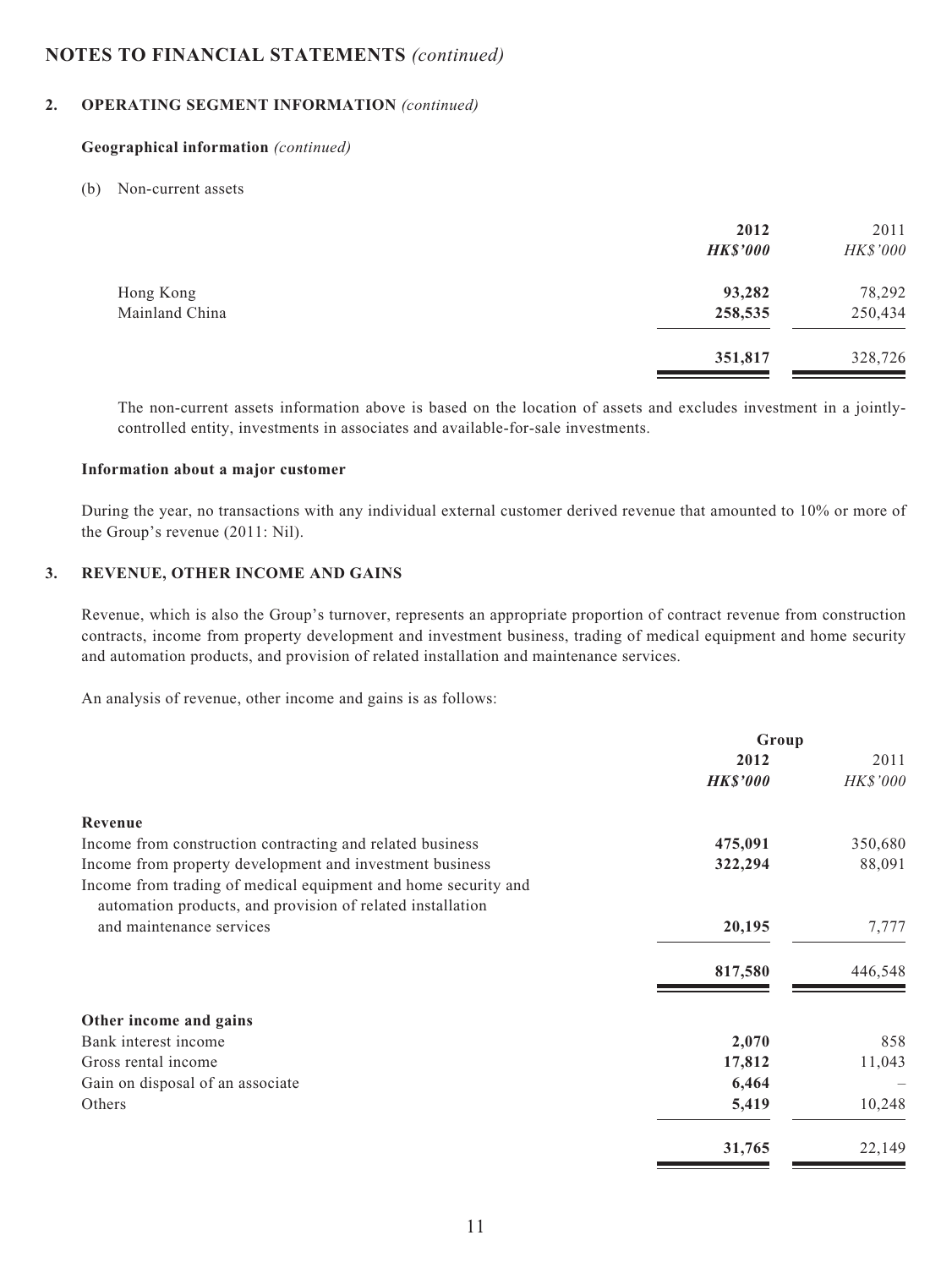#### **4. FINANCE COSTS**

An analysis of finance costs is as follows:

|                                                                       | Group           |                 |
|-----------------------------------------------------------------------|-----------------|-----------------|
|                                                                       | 2012            | 2011            |
|                                                                       | <b>HK\$'000</b> | <i>HK\$'000</i> |
| Interest on bank loans and overdrafts wholly repayable                |                 |                 |
| within five years and total interest expense on financial liabilities |                 |                 |
| not at fair value through profit or loss                              | 18,455          | 20,987          |
| Less: Interest capitalised                                            | (15, 673)       | (14,880)        |
|                                                                       | 2,782           | 6,107           |

#### **5. INCOME TAX**

No Hong Kong profits tax has been provided as the Group's subsidiaries either did not generate any assessable profits arising in Hong Kong during the year or have available tax losses brought forward from prior years to offset the assessable profits generated during the year (2011: Nil). Taxes on profits assessable elsewhere have been calculated at the rates of tax prevailing in the jurisdictions in which the Group operates.

Land Appreciation Tax ("LAT") in Mainland China is levied at progressive rates ranging from 30% to 60% on the appreciation of land value, being the proceeds from the sale of properties less deductible expenditures including amortisation of land use rights, borrowing costs and all property development expenditures.

| Group           |                 |
|-----------------|-----------------|
| 2012            |                 |
| <b>HK\$'000</b> | <b>HK\$'000</b> |
|                 |                 |
| 13,186          | 11,060          |
| (88)            | 8               |
| 2,747           | (1, 428)        |
| 18,316          | 3,743           |
| 34,161          | 13,383          |
|                 |                 |

#### **6. EARNINGS PER SHARE ATTRIBUTABLE TO ORDINARY EQUITY HOLDERS OF THE COMPANY**

The calculation of basic earnings per share amounts is based on the profit for the year attributable to ordinary equity holders of the Company, and the weighted average number of ordinary shares of 568,102,732 (2011: 559,936,291) in issue during the year.

The calculation of diluted earnings per share amounts is based on the profit for the year attributable to ordinary equity holders of the Company. The weighted average number of ordinary shares used in the calculation is the weighted average number of ordinary shares in issue during the year, as used in the basic earnings per share calculation, and the weighted average number of ordinary shares assumed to have been issued at no consideration on the deemed exercise or conversion of all dilutive potential ordinary shares into ordinary shares.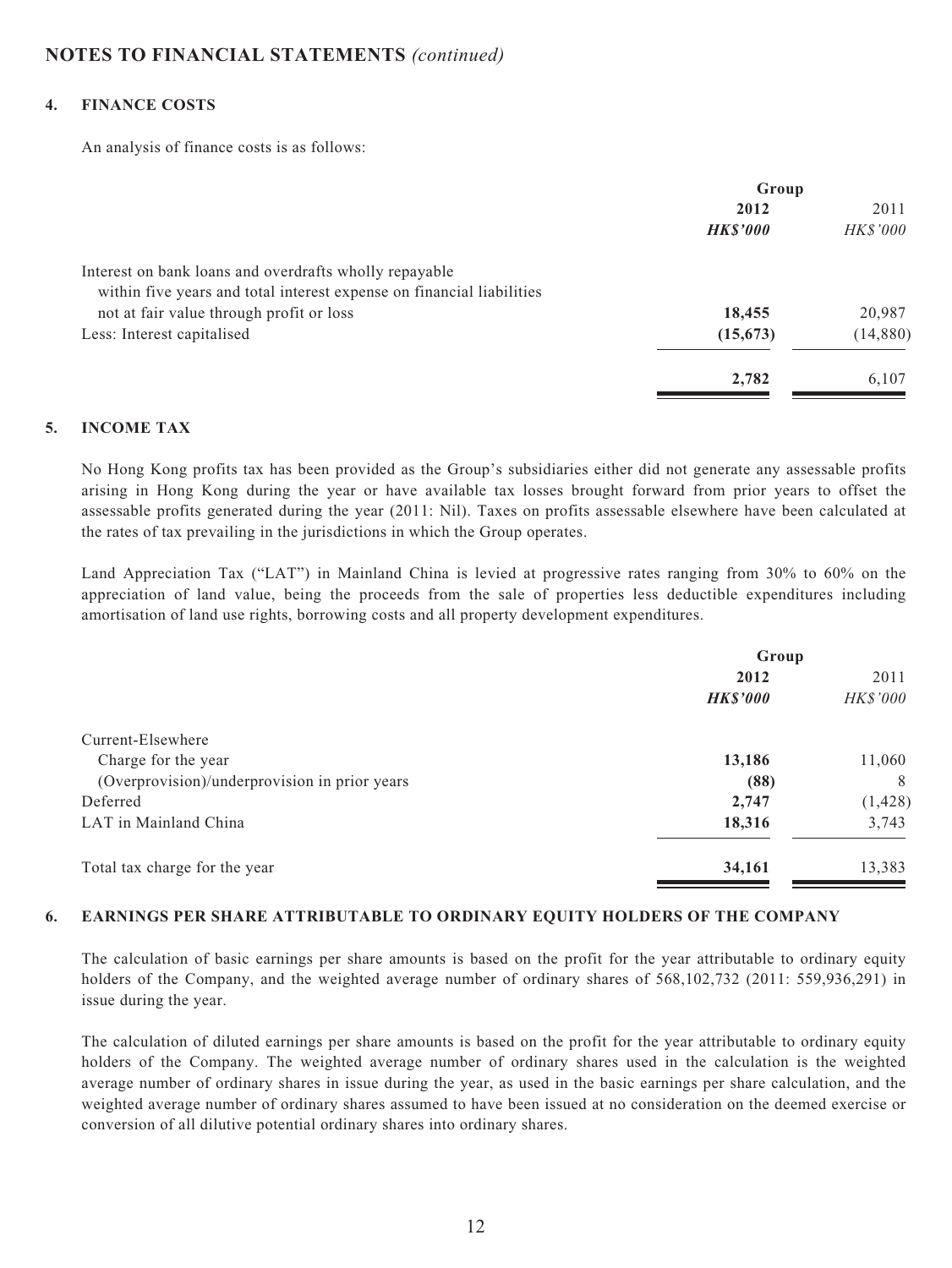#### **6. EARNINGS PER SHARE ATTRIBUTABLE TO ORDINARY EQUITY HOLDERS OF THE COMPANY**  *(continued)*

The calculations of basic and diluted earnings per share are based on:

|                                                                | Group            |                 |
|----------------------------------------------------------------|------------------|-----------------|
|                                                                | 2012             | 2011            |
|                                                                | <b>HK\$'000</b>  | <b>HK\$'000</b> |
| <b>Earnings</b>                                                |                  |                 |
| Profit attributable to ordinary equity holders of the          |                  |                 |
| Company, used in the basic earnings per share calculation      | 72,184           | 162,216         |
|                                                                | Number of shares |                 |
|                                                                | 2012             | 2011            |
| <b>Shares</b>                                                  |                  |                 |
| Weighted average number of ordinary shares in issue during     |                  |                 |
| the year used in the basic earnings per share calculation      | 568, 102, 732    | 559,936,291     |
| Effect of dilution-weighted average number of ordinary shares: |                  |                 |
| Share options                                                  | 94,875           | 1,246,366       |
|                                                                | 568,197,607      | 561,182,657     |

|                             | Group           |           |
|-----------------------------|-----------------|-----------|
|                             | 2012            | 2011      |
|                             | <b>HK\$'000</b> | HK\$'000  |
| Accounts receivable         | 42,642          | 53,128    |
| Impairment                  | (12, 963)       | (16, 307) |
|                             | 29,679          | 36,821    |
| Retention monies receivable | 7,917           | 5,840     |
|                             | 37,596          | 42,661    |

The Group's trading terms with its customers are mainly on credit. The credit period is generally 90 days for the sale of trading goods and up to 180 days for the sale of completed properties held for sale. For retention monies receivable in respect of construction work carried out by the Group, the due dates are usually one year after the completion of the construction work. Each customer has a maximum credit limit. The Group seeks to maintain strict control over its outstanding receivables. Overdue balances are reviewed regularly by senior management. In view of the aforementioned and the fact that the Group's accounts receivable relate to a large number of diversified customers, there is no significant concentration of credit risk. The Group does not held any collateral or other credit enhancements over its trade receivable balances. Accounts receivable are non-interest-bearing.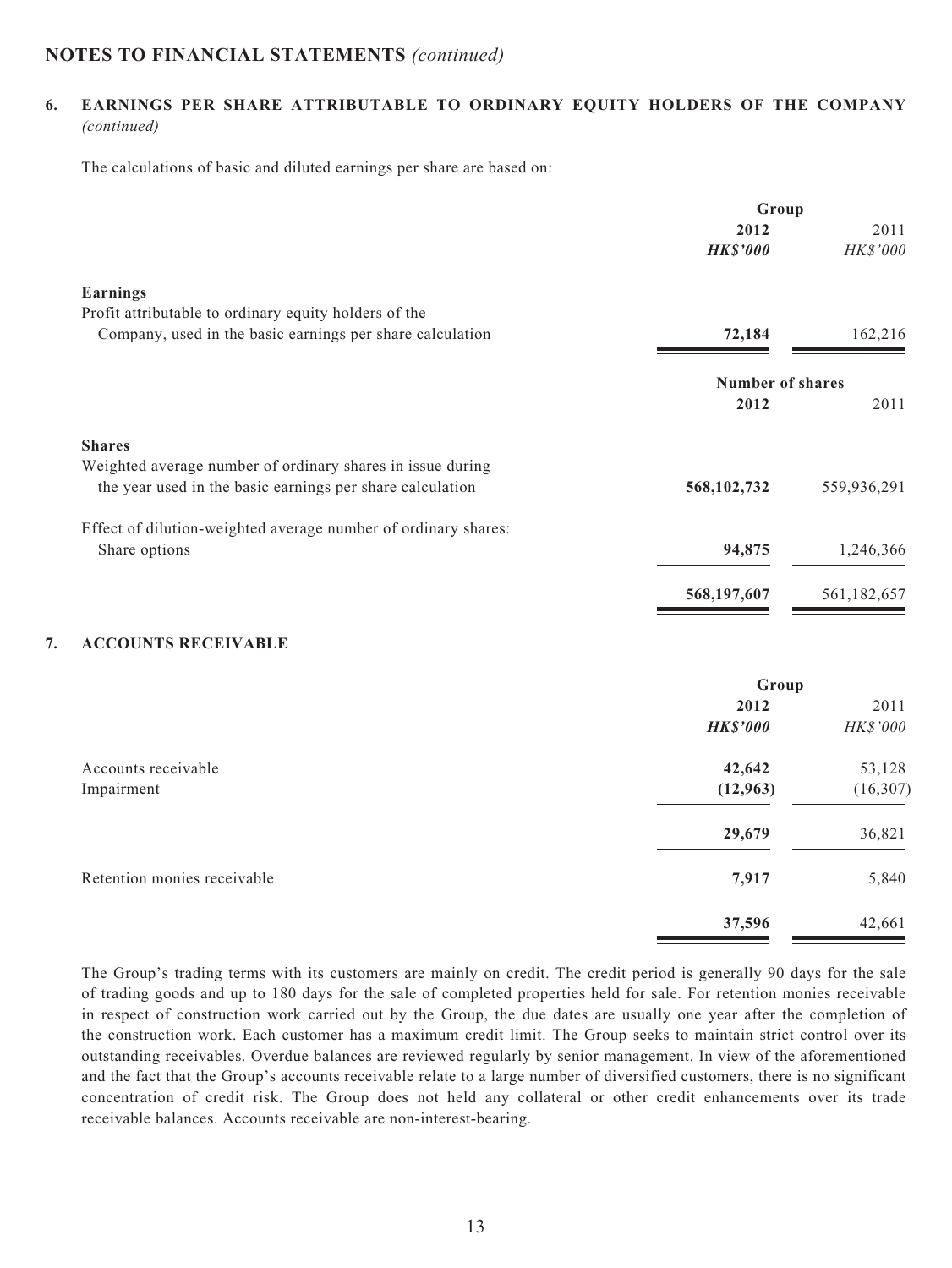#### **7. ACCOUNTS RECEIVABLE** *(continued)*

An aged analysis of the accounts receivable as at the end of the reporting period, based on the invoice date and net of provision, is as follows:

|                             | Group           |          |
|-----------------------------|-----------------|----------|
|                             | 2012            | 2011     |
|                             | <b>HK\$'000</b> | HK\$'000 |
| Current to 90 days          | 12,668          | 24,257   |
| 91 to 180 days              | 1,053           | 5,606    |
| 181 to 360 days             | 10,154          | 3,605    |
| Over 360 days               | 5,804           | 3,353    |
|                             | 29,679          | 36,821   |
| Retention monies receivable | 7,917           | 5,840    |
| Total                       | 37,596          | 42,661   |

#### **8. ACCOUNTS PAYABLE**

An aged analysis of the accounts payable as at the end of the reporting period, based on the invoice date, is as follows:

|                    | Group           |          |
|--------------------|-----------------|----------|
|                    | 2012            | 2011     |
|                    | <b>HK\$'000</b> | HK\$'000 |
| Current to 90 days | 7,409           | 21,076   |
| 91 to 180 days     | 15              | 988      |
| 181 to 360 days    | 4,677           |          |
| Over 360 days      | 9,003           | 7,064    |
|                    | 21,104          | 29,128   |
|                    |                 |          |

Accounts payable are non-interest-bearing and are normally settled on 30-day terms.

#### **9. BUSINESS COMBINATION**

On 12 August 2011, the Group acquired an additional 50% equity interest in an associate, Deson Innovative Limited ("Deson Innovative") (formerly known as Visonic Deson Limited) and shareholder's advance of HK\$3,883,000, for cash consideration of HK2,428,000. After the acquisition, Deson Innovative has become a wholly-owned subsidiary of the Group. The principal activity of Deson Innovative is selling, distribution and marketing of home security and automation products. The purchase consideration for the acquisition was in form of cash and paid on 12 August 2011.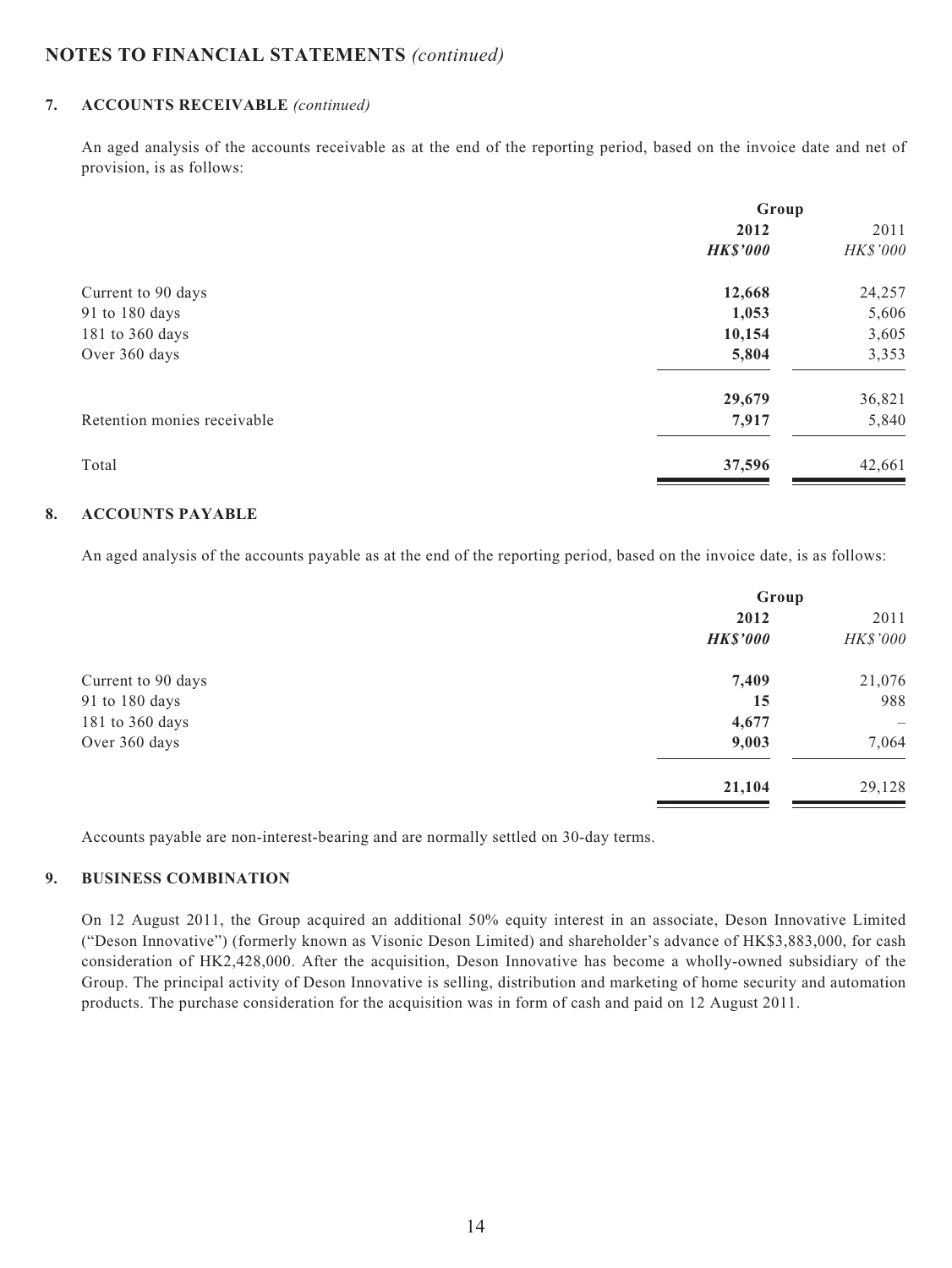#### **9. BUSINESS COMBINATION** *(continued)*

The fair value of the identifiable net assets and liabilities of Deson Innovative at the date of acquisition are as follows:

|                                                                          | Fair value<br>recognised on<br>acquisition<br><b>HK\$'000</b> |
|--------------------------------------------------------------------------|---------------------------------------------------------------|
| Net assets acquired:                                                     |                                                               |
| Property, plant and equipment                                            | 139                                                           |
| Accounts receivable                                                      | 1,738                                                         |
| Prepayments, deposits and other receivables                              | 399                                                           |
| Inventories                                                              | 2,120                                                         |
| Cash and bank balances                                                   | 1,836                                                         |
| Deferred tax liabilities                                                 | (15)                                                          |
| Other payables                                                           | (1, 181)                                                      |
| Advance from a shareholder of Deson Innovative                           | (3,883)                                                       |
|                                                                          | 1,153                                                         |
| Advance from a shareholder acquired                                      | 3,883                                                         |
| Goodwill on acquisition                                                  | 606                                                           |
|                                                                          | 5,642                                                         |
| Satisfied by:                                                            |                                                               |
| Cash                                                                     | 2,428                                                         |
| Fair value of equity interest previously held as investment of associate | 3,214                                                         |
|                                                                          | 5,642                                                         |

An analysis of net outflow of cash and cash equivalents in respect of the acquisition of a subsidiary is as follows:

| <b>HK\$'000</b> |
|-----------------|
| (2, 428)        |
| 1,836           |
| (592)           |
|                 |

Since the acquisition, Deson Innovative contributed HK\$6,427,000 to the Group's revenue and HK\$627,000 to the consolidated profit for the year ended 31 March 2012.

Had the combination taken place at the beginning of the year, the revenue of the Group and the profit of the Group for the year would have been HK\$820,701,000 and HK\$72,871,000, respectively.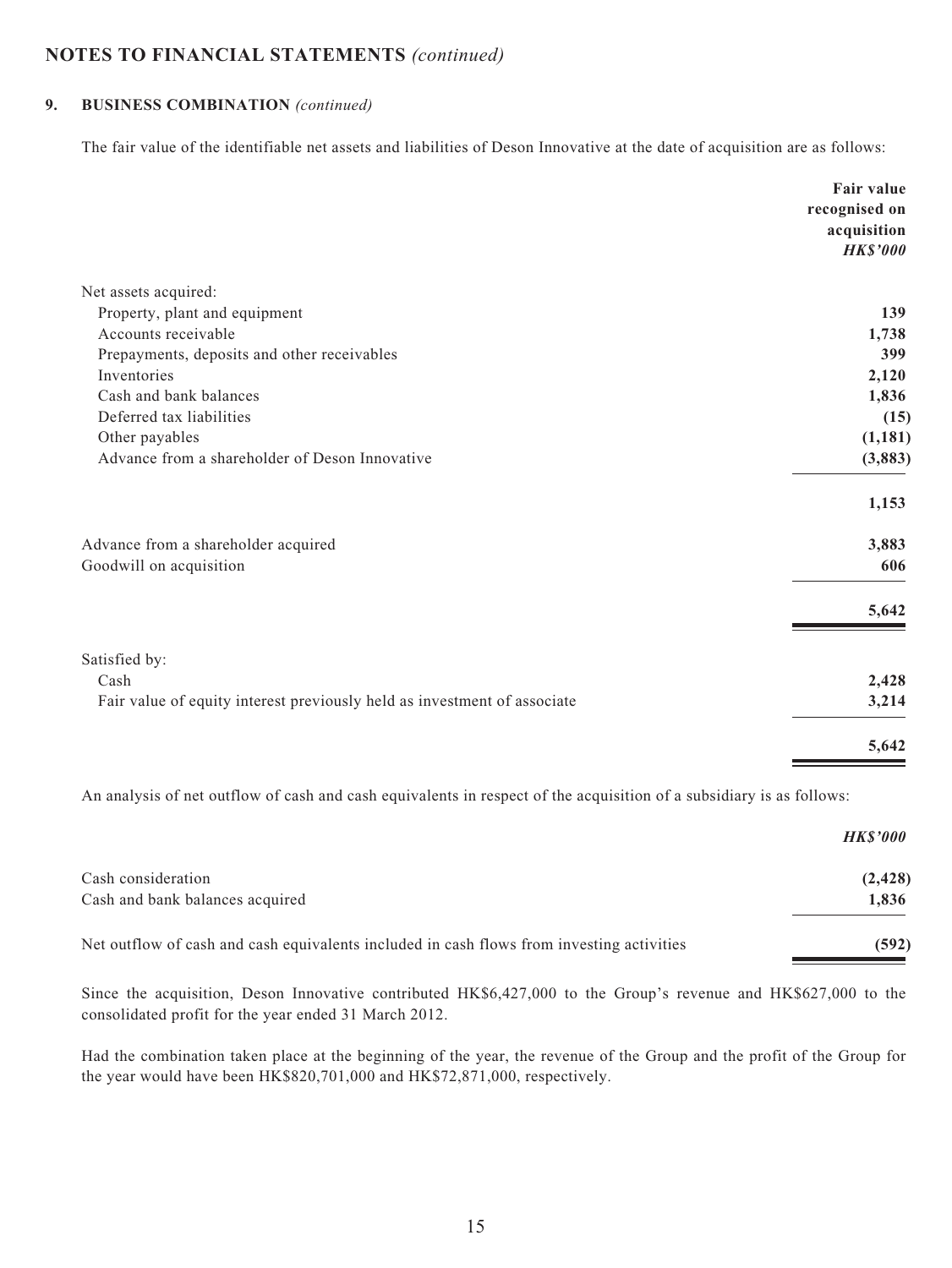### **10. DISPOSAL OF SUBSIDIARIES**

|                                                  | 2012            | 2011       |
|--------------------------------------------------|-----------------|------------|
|                                                  | <b>HK\$'000</b> | HK\$'000   |
| Net assets disposed of:                          |                 |            |
| Property, plant and equipment                    |                 | 97,695     |
| Prepaid land lease payments                      |                 | 30,512     |
| Properties held for sale                         |                 | 43,541     |
| Accounts receivable                              |                 | 23         |
| Cash and cash equivalents                        | <b>100</b>      | 16,092     |
| Prepayments, deposits and other receivables      | 1               | 83,982     |
| Accounts payable                                 |                 | (303)      |
| Other payables and accruals                      |                 | (52, 865)  |
| Interest-bearing bank and other borrowings       |                 | (169, 600) |
| Non-controlling interests                        | (40)            | (2,707)    |
|                                                  | 61              | 46,370     |
| Exchange fluctuation reserve                     |                 | (4,000)    |
| Legal and professional fee and transaction costs |                 |            |
| directly attributable to disposals               |                 | 52,459     |
| Gain/(loss) on disposal of subsidiaries          | (60)            | 296,128    |
|                                                  |                 | 390,957    |
|                                                  |                 |            |
| Satisfied by:                                    |                 |            |
| Cash                                             | 1               | 390,957    |

An analysis of the net inflow/(outflow) of cash and cash equivalents in respect of the disposal of subsidiaries is as follows:

|                                                             | 2012<br><b>HK\$'000</b> | 2011<br><i>HK\$'000</i> |
|-------------------------------------------------------------|-------------------------|-------------------------|
| Cash consideration                                          |                         | 390,957                 |
| Cash and bank balances disposed of                          | (100)                   | (16,092)                |
|                                                             | (99)                    | 374,865                 |
| Less: Legal and professional fee and transaction costs paid |                         | (42, 459)               |
| Net inflow/(outflow) of cash and cash equivalents in        |                         |                         |
| respect of the disposal subsidiaries                        | (99)                    | 332,406                 |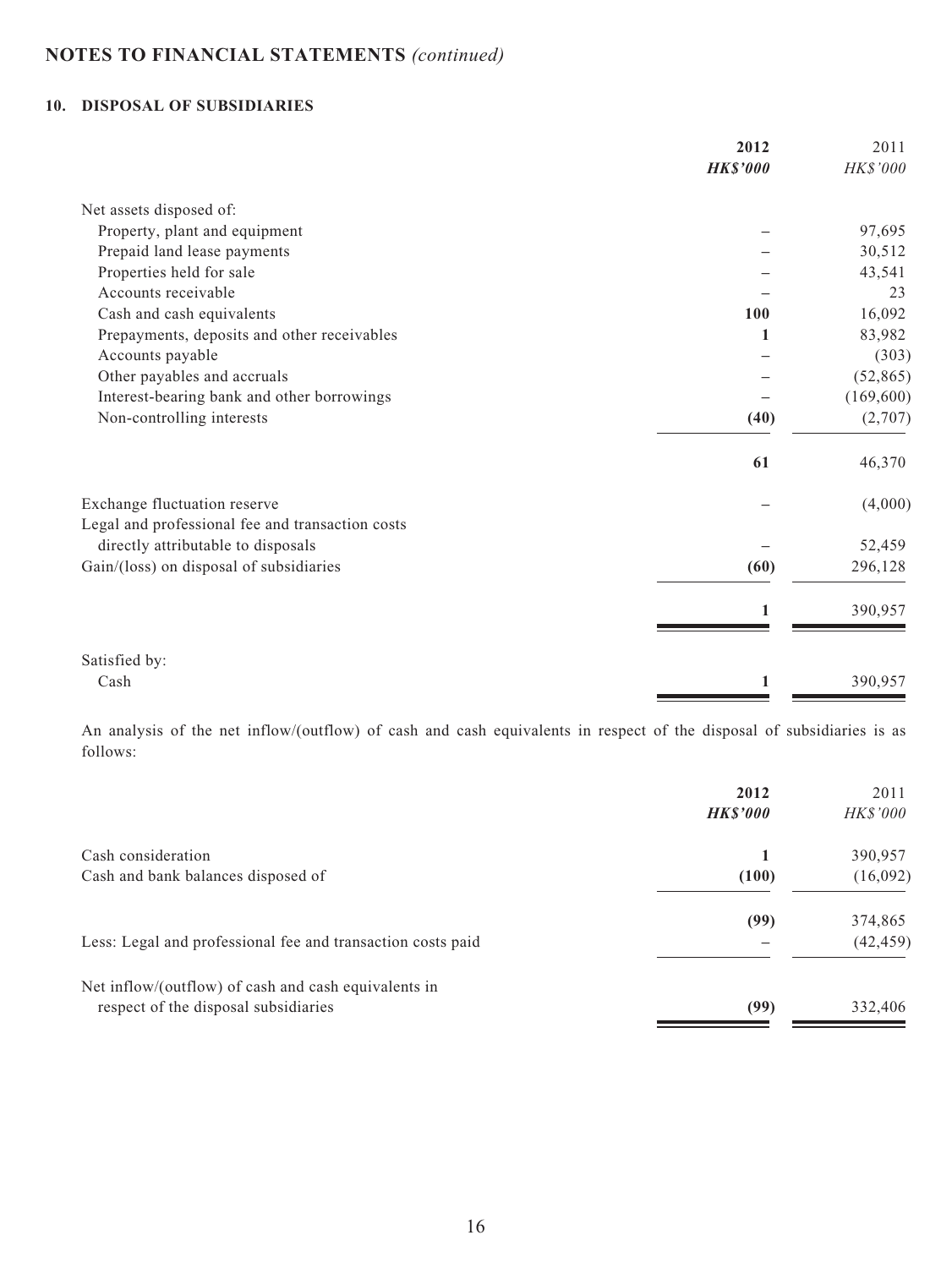#### **10. DISPOSAL OF SUBSIDIARIES** *(continued)*

*Notes:*

- (a) Pursuant to a sale and purchase agreement dated 10 August 2011 entered into between the Group and a noncontrolling shareholder of Interpath Profits Limited ("Interpath Profits"), the Group disposed of its 60% equity interest in Interpath Profits at US\$1. Interpath Profits is principally engaged in investment holding at the date of disposal.
- (b) On 7 April 2010, Interpath Profits, a former indirect 60% owned subsidiary of the Company, entered into two sale and purchase agreements (the "Sale and Purchase Agreements") with two independent third parties, Bond Light Limited ("Bond Light") and Big Meg Limited ("Big Meg"), respectively. Pursuant to the Sale and Purchase Agreements, Interpath Profits shall dispose of the entire issued share capital and the related shareholders' loans of two wholly-owned subsidiaries of Interpath Profits, namely Lead Joy Investments Limited ("Lead Joy") and Measure Up Profits Limited ("Measure Up"), to Bond Light and Big Meg, respectively. The considerations for the Lead Joy disposal and Measure Up disposal amounted to RMB99,500,000 and RMB242,000,000, respectively. Lead Joy indirectly owned a 90% equity interest in the惠州高爾夫球場有限公司 and Measure Up owned a 100% equity interest in the 惠州怡海房地產開發有限公司. Details of the disposals were set out in the announcement of the Company dated 14 April 2010.

The disposals were approved by the shareholders on 12 August 2010 and completed on the same date.

(c) Pursuant to a sale and purchase agreement dated 5 July 2010 entered into between the Group and an independent third party, the Group disposed of its 70% equity interest in上海迪勝物業管理有限公司at a consideration of RMB160,000.上海迪勝物業管理有限公司and its subsidiary,開封迪勝物業管理有限公司, engaged in provision of property management at the date of disposal.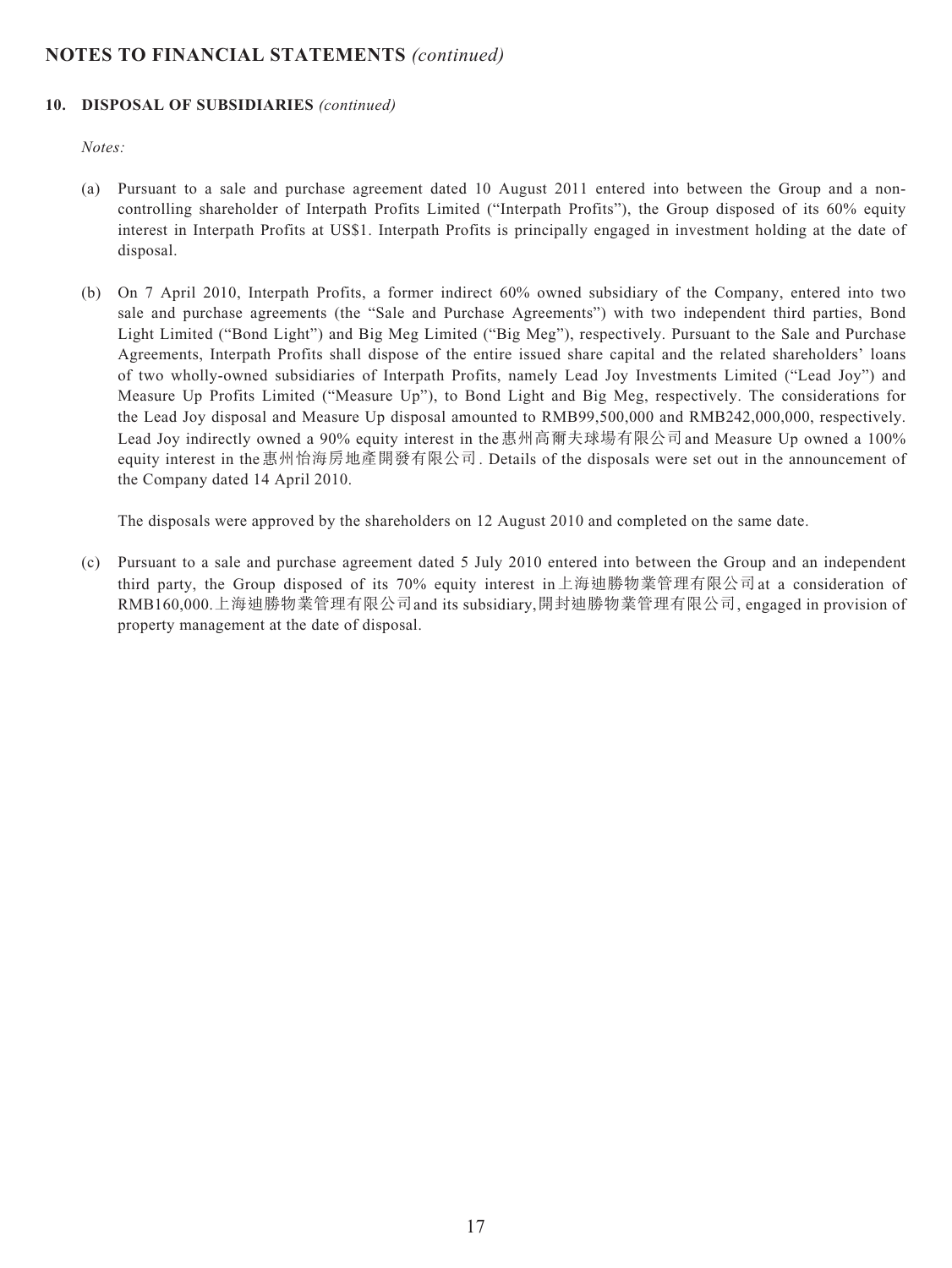### **DIVIDEND**

The Board of Directors recommends the payment of a final dividend of HK1 cent per share for the year ended 31 March 2012 (2011: HK3.2 cents per share) to shareholders whose names appear on the Registers of Members on Friday, 24 August 2012 subject to the approval of Shareholders at the forthcoming 2012 Annual General Meeting (the "2012 AGM").

Taking together with the interim dividend of HK1 cent per share paid on 30 December 2011, this will make a total dividend for the year ended 31 March 2012 of HK2 cents per share (2011: HK6.2 cents per share).

The proposed final dividend for the year is subject to the approval of the Company's shareholders at the 2012 AGM.

### **CLOSURE OF REGISTER OF MEMBERS**

The Register of Members of the Company will be closed from 22 August 2012 to 24 August 2012, both days inclusive, during which period no transfer of shares in the Company will be registered. In order to qualify for the proposed final dividend, all transfer of shares in the Company accompanied by the relevant share certificates must lodged with the Company's branch shares registrar in Hong Kong, Tricor Tengis Limited, at 26th Floor, Tesbury Centre, 28 Queen's Road East, Hong Kong not later than 4:30 p.m. on 21 August 2012.

### **MANAGEMENT DISCUSSION AND ANALYSIS**

### **BUSINESS REVIEW**

We are pleased to announce another remarkable result for the Group during the year under review despite a volatile market. The Group's turnover for the year ended 31 March 2012 surged to the highest in history and recorded at HK\$817,580,000, which represented an increase of 83% as compared with last year. The net profit attributable to equity holders of the Company amounted to approximately HK\$72,184,000 representing a decrease of 56% as compared with last year, the significant drop is mainly due to the Group had disposed of two subsidiaries in last year, and the related non-recurrent gain on disposal of subsidiaries generated amounted to HK\$306 million. Earning per share is approximately HK12.71 cents.

The Group's major business segment during the year comprises (i) construction as a main contractor and decoration, as well as the provision of electrical and mechanical ("E&M") engineering services; (ii) property development and investment; and (iii) trading of medical equipment and home security and automation products, and provision of related installation and maintenance services.

During the year ended 31 March 2012, the Group completed or substantially completed projects such as alteration and addition works for Belleview Place, Repulse Bay, Hong Kong, alteration and addition works for Anfield International School, Shatin, Hong Kong, fitting out works for a residential house at Kowloon Tong, Hong Kong, subcontract works for E&M installation for student hostel development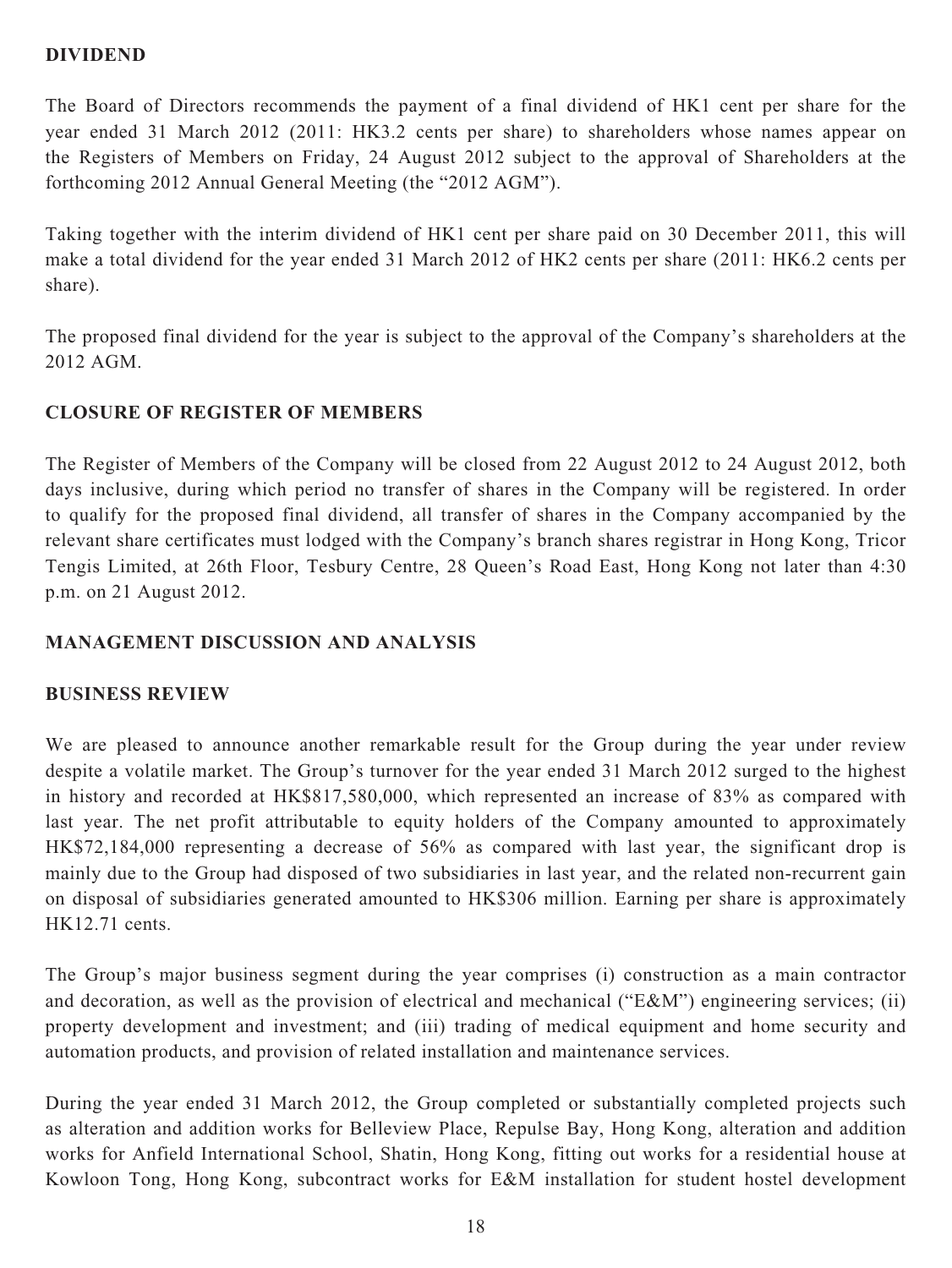phase 4, City University of Hong Kong at Cornwall Street, Kowloon Tong, Hong Kong, E&M installation, plumbing and drainage for proposed warehouse development at Ping Tong Street South, Yuen Long, Hong Kong and fitting out works for Prada shop at Chengdu, PRC. In current year, segment operating profit generated from the property development and investment business increased by 362% as compared to last year, this is mainly due to the Group had completed and sold certain residential units in section B of Phase II of Century Place, Kaifeng, PRC, which generated tremendous turnover and satisfactory gross profit to the Group, whereas in last year, section B of Phase II of Century Place, Kaifeng, PRC have not yet completed, and we were only selling remaining units of Phase I and section D of Phase II of Century Place, Kaifeng, PRC and Asian Villas City Square, Haikou, PRC.

In September 2007, Asian Villas City Square was awarded one of the "Top 100 Best Property in China for year 2007 (third anniversary)". In May 2008, the Company was awarded one of the "Top 500 Most Influential Property Development Enterprise in China" for year 2008, by 2008 亞洲(博鰲)房地產領袖峰 會. In December 2009, the Company was awarded one of the "Chinese businessman top 500 in 2009" by 華商中国市場500強評選活動組委會.

### **FINANCIAL REVIEW**

### **Turnover**

For the year ended 31 March 2012, the Group's turnover surged to the highest in history and recorded at HK\$818 million, increased by 83% as compared to last year. All three segments recorded at least 35% increment as compared to last year. The increase was mainly due to certain new construction contracting contracts were granted to the Group in last year, and those contracts contributed a lot of contract income to the Group in current year. Also, for the property development project, Phase II of Century Place, Kaifeng, PRC, the Group had completed and sold certain residential units in section B of Phase II of Century Place, which contributed tremendous turnover to the Group, whereas in last year, section B of Phase II of Century Place have not yet completed, and we were only selling remaining units of Phase I and section D of Phase II of Century Place, and Asian Villas City Square, Haikou, PRC. Turnover generated from construction contracting business, property development and investment business and other business amounted to approximately HK\$475 million, HK\$322 million, HK\$20 million respectively, which represent increase by 35%, 266% and 160% respectively as compared to last year.

### **Gross profit margin**

During the year ended 31 March 2012, the Group's gross profit margin was approximately 18%, up by 5% as compared to last year's 13%, this is mainly driven from the increase in the percentage of turnover generated from the property development and investment segment over the total turnover, from last year's 20% to this year's 39%, where the gross profit margin of this segment generally have a much higher gross profit margin than the other main segment-construction contracting segment, as a result, the overall gross profit margin is higher than last year.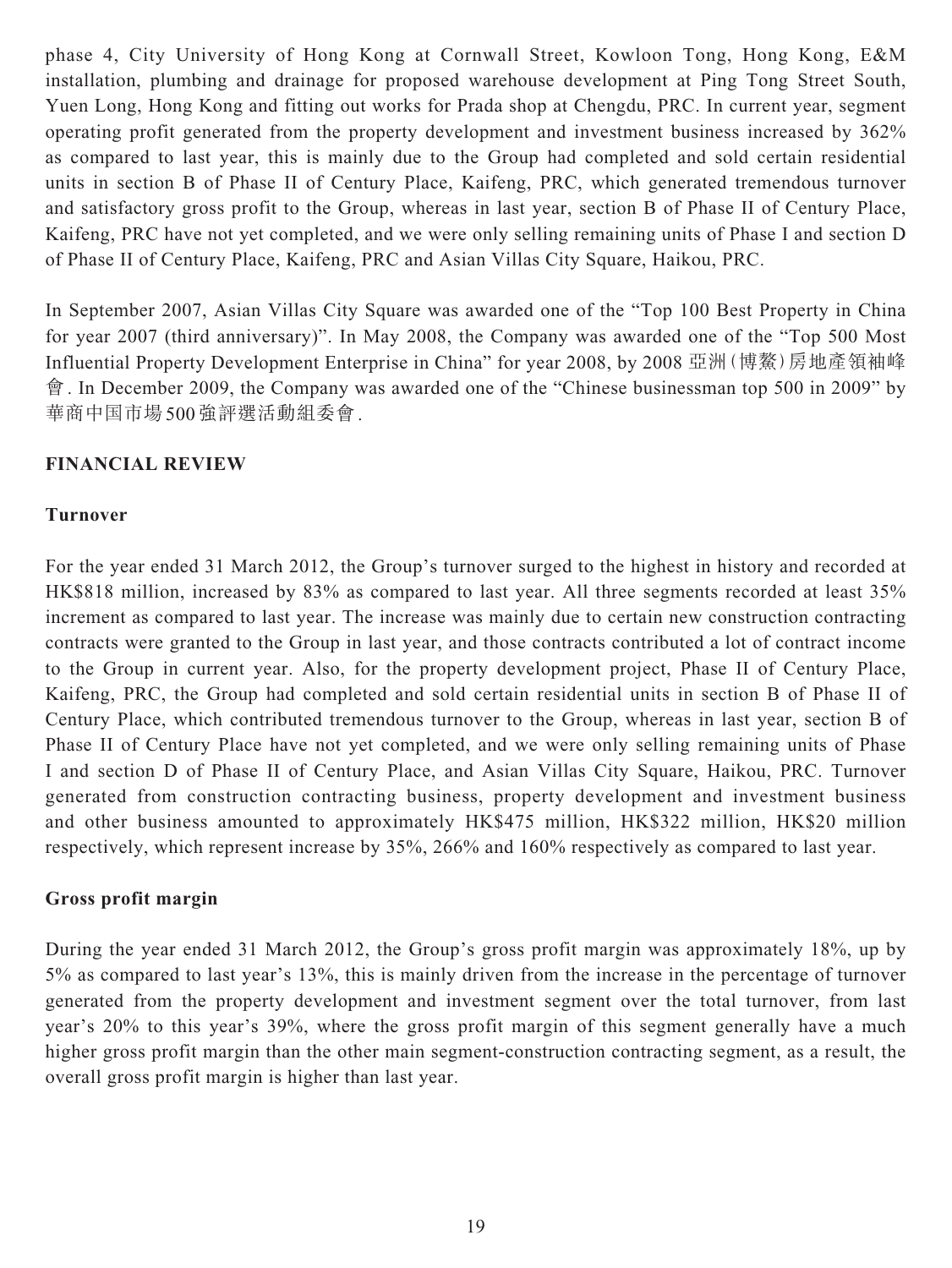### **Liquidity and financial resources**

As at 31 March 2012, the Group had total assets of HK\$1,471,073,000, which is financed by total liabilities, shareholders' equity and non-controlling interests of HK\$700,975,000, HK\$765,446,000 and HK\$4,652,000, respectively. The Group's current ratio at 31 March 2012 was 1.68 compared to 2.06 at 31 March 2011.

The gearing ratio for the Group is 6% (31 March 2011: 26%). It was calculated based on the non-current liabilities of HK\$50,757,000 (31 March 2011: HK\$236,685,000) and long term capital (equity and noncurrent liabilities) of HK\$820,855,000 (31 March 2011: HK\$927,878,000).

## **Capital expenditure**

Total capital expenditure for the year ended 31 March 2012 was approximately HK\$988,000, which are mainly used in the purchase of office equipments and motor vehicles.

### **Contingent liabilities**

At the end of the reporting date, there were no significant contingent liabilities for the Group.

### **Commitments**

At the end of the reporting date, there were no significant capital commitments for the Group.

### **Charges on group assets**

Assets with carrying value of HK\$594,072,000 were pledged as security for the Group's banking facilities.

## **Treasury policies**

The Director will continue to follow a prudent policy in managing its cash balances and maintain a strong and healthy liquidity to ensure that the Group is well placed to take advantage of growth opportunities for the business. In view of the expected development for the property development project in Kaifeng, PRC, the Group will take consideration on the Renminbi fund planning to adequately finance this project. Interest for the current bank borrowings were mainly on floating rate basis and the bank borrowings were principally denominated in Hong Kong dollars and Renminbi, hence, there is no significant exposure to foreign exchange rate fluctuations.

### **Exchange risk exposure**

The Group's receivables and payables were denominated mainly in Hong Kong dollar and Renminbi. Since some of the Group's business are based in the PRC, the continuing appreciation of RMB inevitably increase the development cost and operating cost, however, the fluctuation in RMB is still mild for the time being and the PRC operation is naturally hedged by the future RMB receivables, therefore the management does not foresee any significant foreign currency exposure.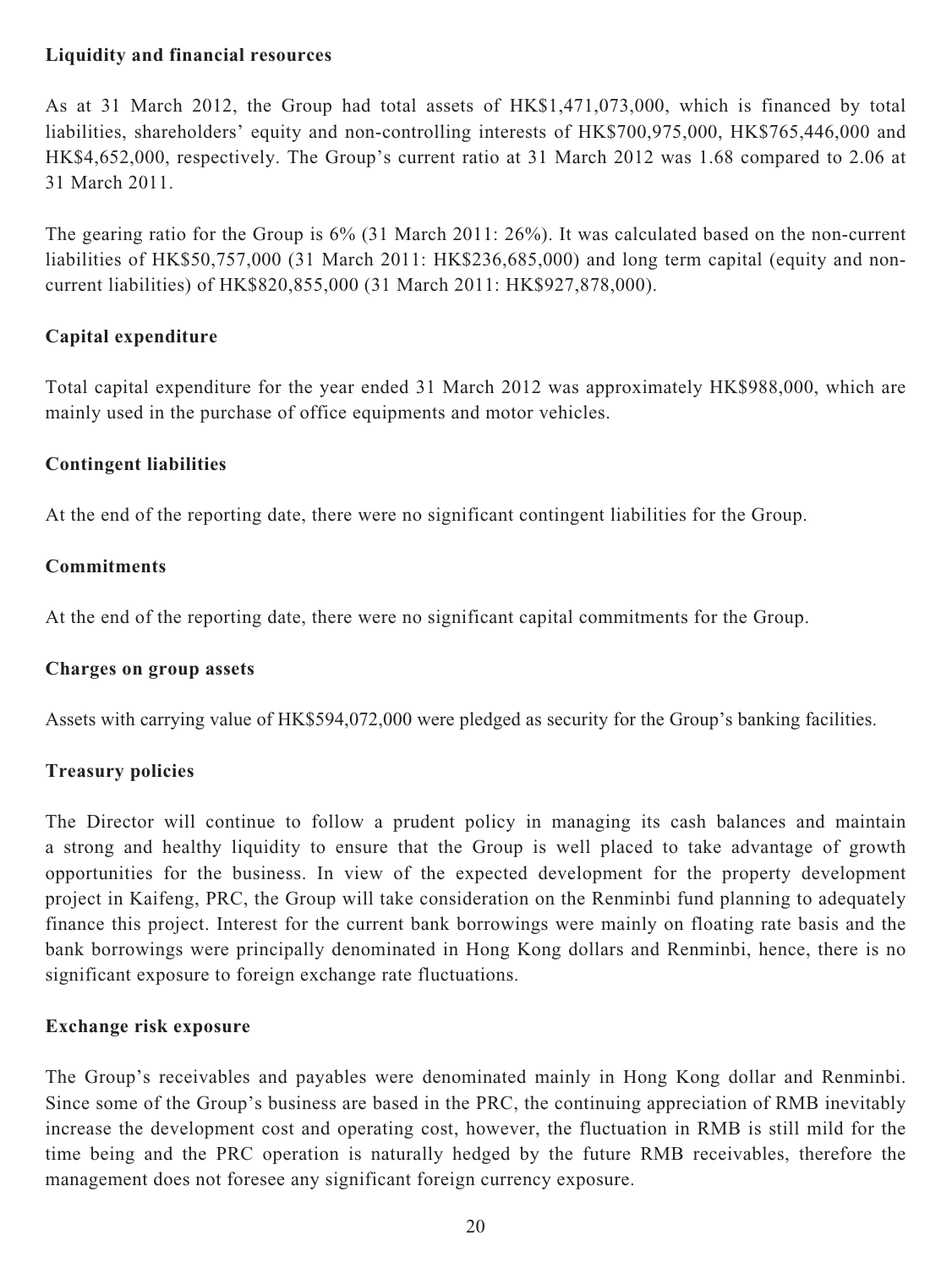### **PROSPECT**

### **Construction business (including E&M works)**

The Group will uphold an on-going parallel development of its construction business (including building construction and E&M works) in both the PRC and Hong Kong. With its proven track records and adequate expertise in the main contracting business, the Group obtained "List of Approved Contractors for Public Works under Group C of the Building Category under Environment, Transport and Works Bureau of the HKSAR". Together with the license in Group II under the "Turn-key Interior Design and Fitting-out Works" under the "List of Approved Suppliers of Materials and Specialist Contractors for Public Works" and the 11 licenses held under the "List of Approved Suppliers of Materials and Specialist Contractors for Public Works under Environment, Transport and Works Bureau of the Government of the HKSAR", enables the Group to take an active part in the construction business development.

During the year, new projects such as main contractor for redevelopment of a 18-storey industrial building at Tsuen Wan, Hong Kong, mechanical ventilation air conditioning for a proposed composite redevelopment at Kennedy, Hong Kong, mechanical ventilation air conditioning for a proposed research and academic building for the Hong Kong University of Science & Technology, Hong Kong, electrical, mechanical ventilation air conditioning and fire services for transformation of the former married quarters on Hollywood Road into a creative industries landmark at Central, Hong Kong, and fitting out works for a Prada shop a Hangzhou, PRC were granted. As at the date of this announcement, the Group has contracts on hand with a total contract sum of over HK\$1,160 million.

### **Property development and investment**

Asian Villas City Square, Haikou, Hainan Province is developed into a residential and commercial complex with a total gross floor area of approximately 117,000 sq. metres. Construction was completed in prior year. Up to the date of this announcement, the total sales contract sum achieved amounted to approximately RMB352 million. The Group have also lease out certain completed commercial properties for sale before sales is made, so that the Group can generate temporary extra rental income before the sales.

On 9 June 2005, the Group has been granted the land use rights of a development site in Long Ting district of the city of Kaifeng. The Directors intend to develop a residential and commercial complex on the site with an estimated gross floor area of approximately 202,000 sq. metres. Up to now, gross floor area of 170,000 sq. metres had completed construction and the total sales contract sum achieved amounted to approximately RMB435 million. The remaining of the land is under construction, processing smoothly, and it is expected the construction will be completed by 2013.

On 16 February 2012, the Group has successfully won a bid for the acquisition of land use right of a residential and commercial site in the city of Kaifeng. The Directors intend to develop a residential and commercial complex on the site with an estimated gross floor area of approximately 95,510 sq. metres.

Although customer demand is affected by austerity measures posed by the Central Government and macro-economic uncertainties, property prices are not expected to decrease substantively. In anticipation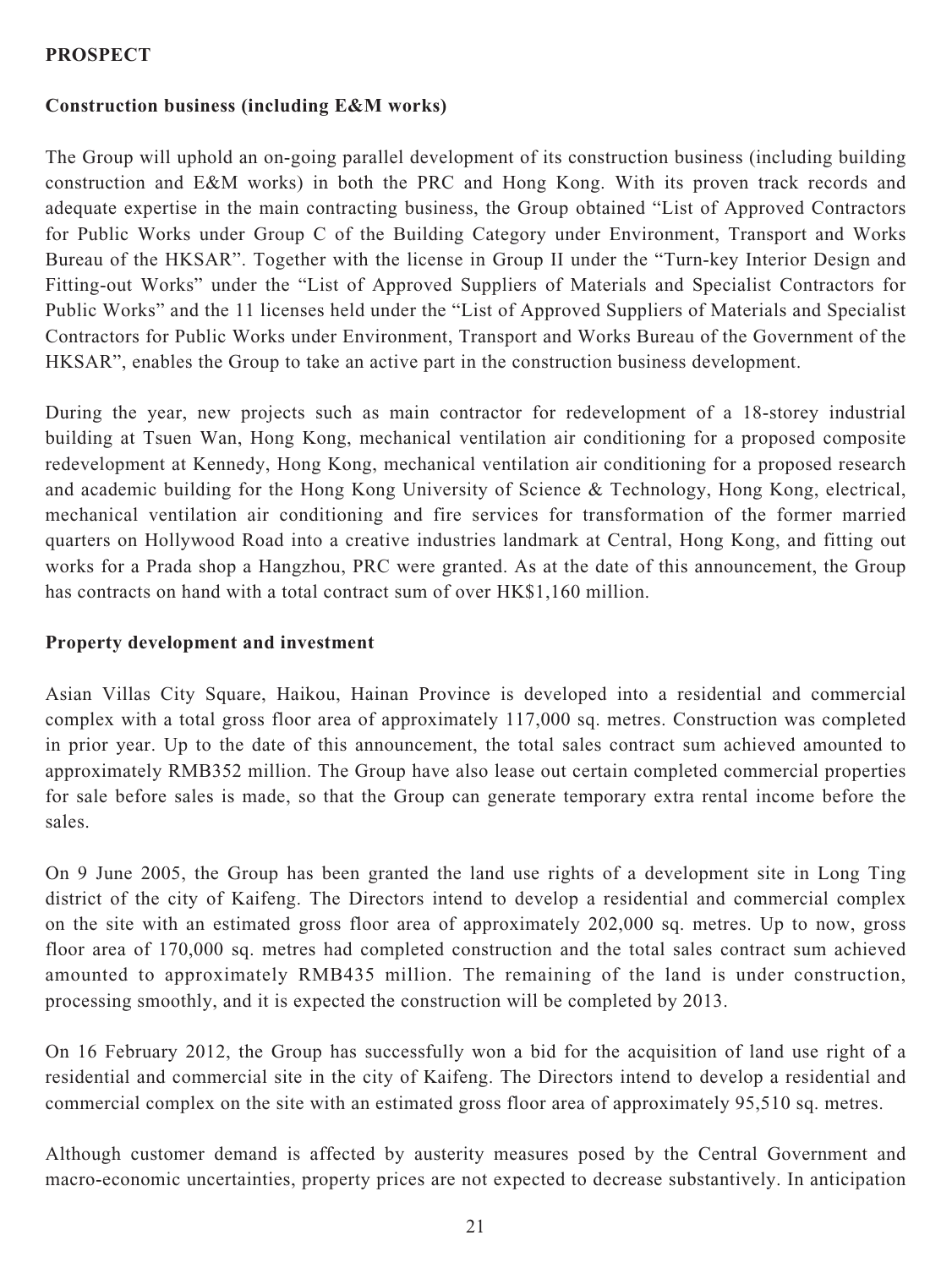of progressive appreciation of Renminbi as well as enormous domestic demand, the Board remains optimistic to the property market in Mainland China and the Group will continue to place emphasis on strengthening the property development and investment business, and may acquire additional land bank to richen its land reserve, specifically in the second and third tier cities in PRC which the market trend and growth potential is consistently increasing, however, the Group has no specific investment plan in relation to any particular project currently.

### **Trading of medical equipment and home security and automation products**

With rising affluence especially in Hong Kong and the major cities in PRC, the consumers' increasing health awareness, especially among higher-income urban consumers, continued to create higher demand for medical equipments, and our effort in trading of medical equipment should continue to pay off in terms of sales growth and market penetration in PRC. In the coming year, we will expand our distribution channels and introducing a broader range of products to spur sales growth.

In August 2011, the Group also acquired the remaining 50% shareholding interest in an associate from a joint venture partner, the said associate is principally engaged in trading of wired and wireless security devices and systems, which are applicable to residential estates, commercial offices, shops, hotels, hospitals, museums and prisons.

The Global economy remains full of uncertainties especially in some European countries due to the sovereign debt crisis, which generated concerns over the global economy and is likely to hit some Asian markets with a slowdown in economic growth. The tightening policies such as restrictions on home purchase as a part of its efforts to control inflation and maintain a stable and healthy economic growth, also caused certain negative impact on the mainland property market. However, with the recent decrease of interest rate and deposit reserve requirement ratio for major banks for PRC, it is expected the economy of the PRC will sustain a healthy growth, also, Hong Kong remains well positioned to benefit from the PRC's continuing growth and development, as such, the Group remains optimistic in the long run and has confidence in the growth momentum in the PRC and Hong Kong.

The Group will continue to adopt efficacious cost management strategies and maintain tight credit control to cope with challenges and enhance competitiveness under the fluctuated operating environment.

### **HUMAN RESOURCES**

As at 31 March 2012, the Group has 132 employees, 14 of whom were based in the PRC. The total employee benefits expenses including directors' emoluments for the year under review amounted to HK\$38 million as compared to HK\$44 million in last year, the drop is mainly due to the Group granted share options to employees and provided more discretionary bonus in last year.

The remuneration policy and package of the Group's employees are reviewed and approved by the directors. Apart from pension funds, in order to attract and retain a high caliber of capable and motivated workforce, the Company offers discretionary bonus and share options to staff based on the individual performance and the achievements of the Company's targets.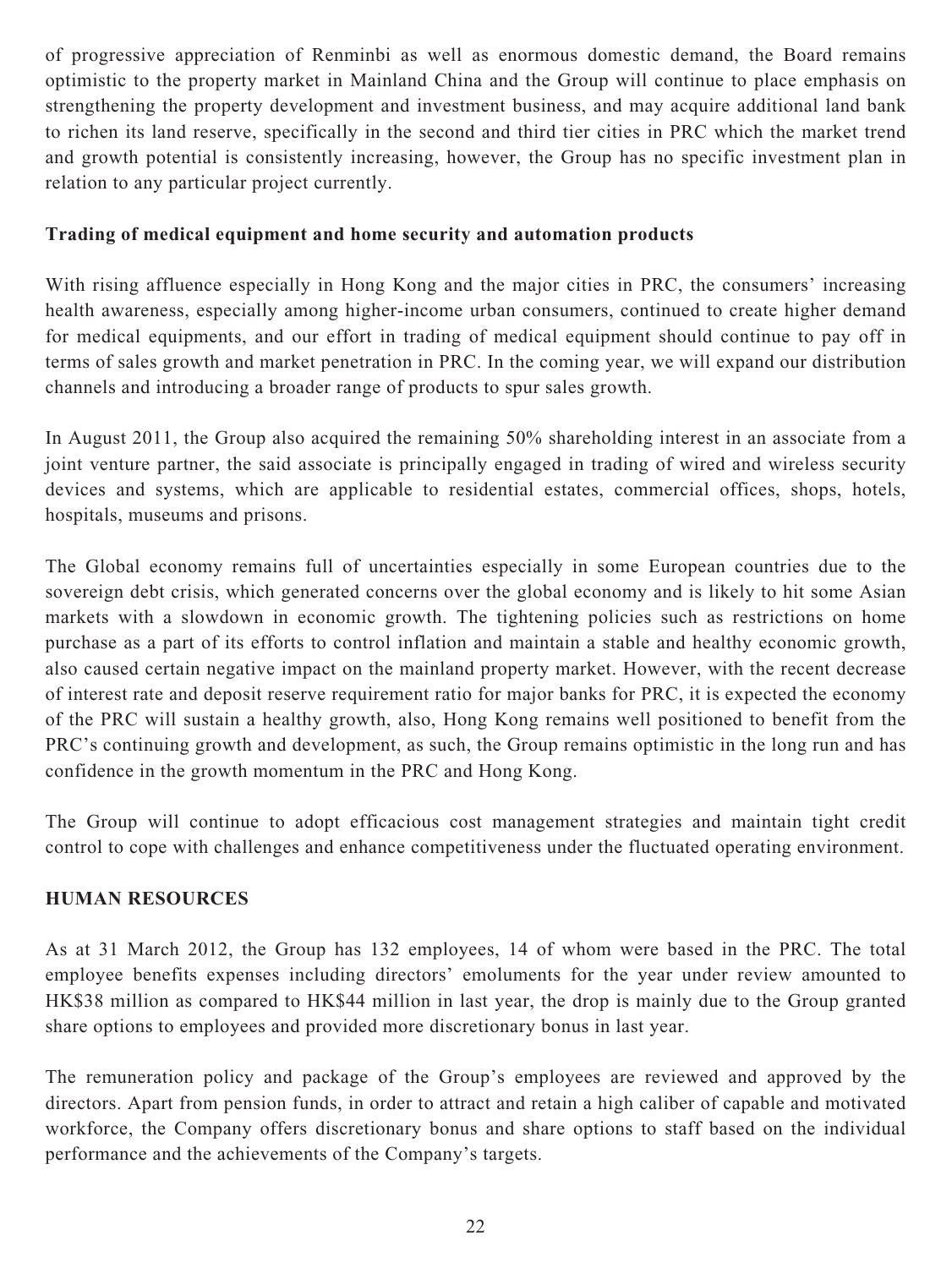### **CONTINUING CONNECTED TRANSACTIONS**

On 23 March 2011, the Group has entered into two tenancy agreements with 上海美格菲健身中心有 限公司 and Fitness Concept Limited, companies wholly-owned by Mr. Tjia Boen Sien, the Managing Director and Deputy Chairman and a substantial shareholder of the Company, for the leasing of two properties of the Group at Sichuan, PRC and Hong Kong. The two tenancy agreements are contracted for three years commencing 1 April 2011, and the monthly rent payable are RMB150,000 and HK\$25,500 respectively. The rental income earned during the year ended 31 March 2012 from the above tenancy agreements were HK\$2,502,000.

Given that Mr. Tjia is the Managing Director and Deputy Chairman of the Company and has an approximately 48.44% equity interest in the Company at the time entering into the tenancy agreements, Mr. Tjia is a connected person of the Company within the meaning of the Listing Rules. The transactions therefore constitute connected transactions of the Company. As each of the applicable percentage ratios of the transactions was more than 2.5% but less than 25% and the total considerations involved were less than HK\$10,000,000, pursuant to Rule 14A.32 of the Listing Rules, the transactions were exempted from the independent shareholders' approval requirement and were only subject to the reporting and disclosure requirements of the Listing Rules. The transactions also constituted discloseable transactions for the Company under the Listing Rules.

The independent non-executive directors of the Company have reviewed the continuing connected transactions set out above and have confirmed that this continuing connected transactions were entered into (i) in the ordinary and usual course of business of the Group; (ii) on normal commercial terms or on terms no less favourable to the Group than terms available to independent third parties; and (iii) in accordance with the relevant agreements governing them on terms that are fair and reasonable and in the interests of the shareholders of the Company as a whole.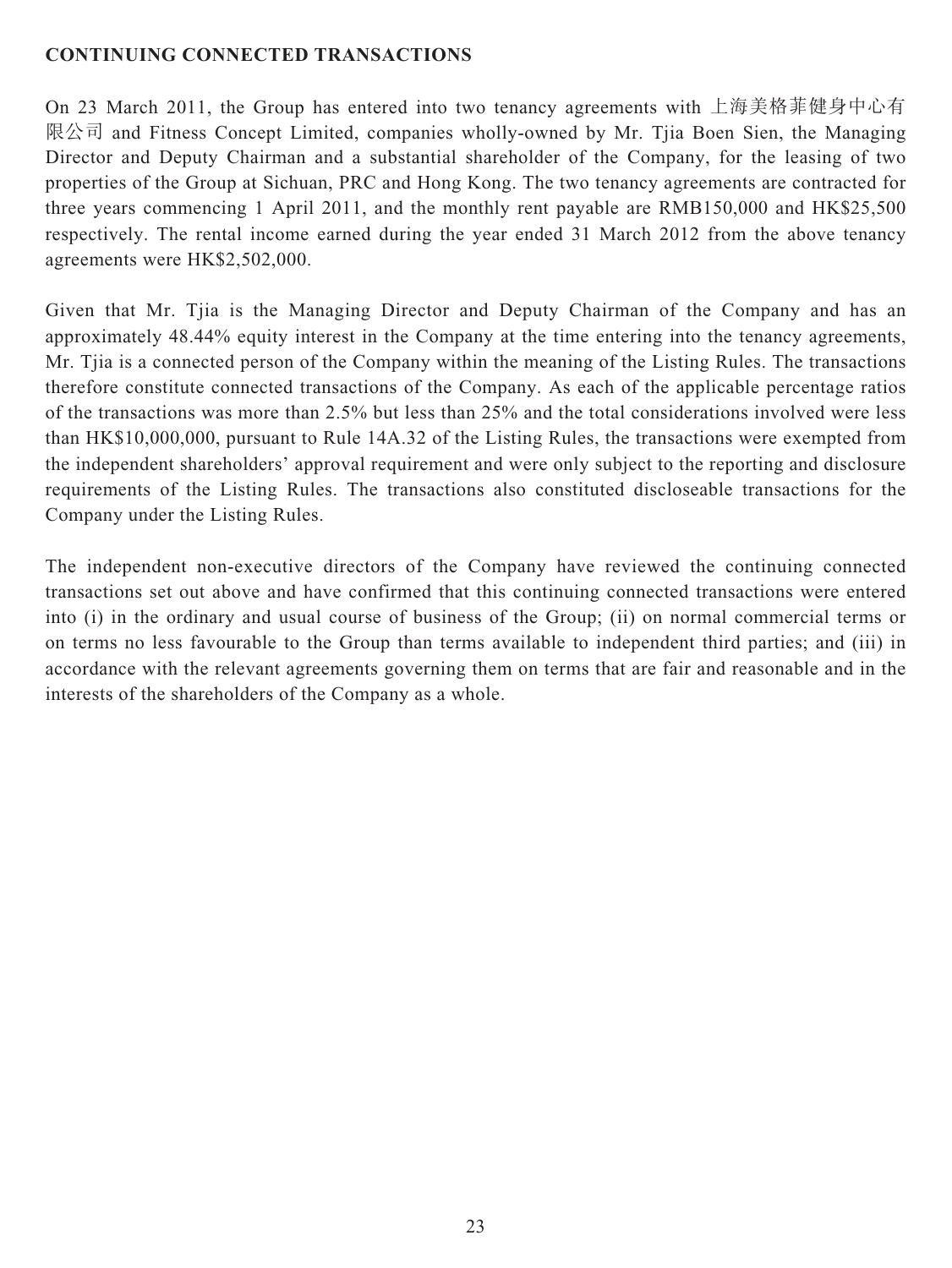### **PURCHASE, REDEMPTION OR SALE OF LISTED SECURITIES**

During the year ended 31 March 2012, the Company purchased certain of its shares on the Stock Exchange and these shares were subsequently cancelled by the Company. The Company considered that it is the best way of enhancing shareholder value and that it is in the best interest of the shareholders to return a substantial part of the surplus funds to them. The summary details of those transactions are as follows:

|                  | Number of                 |                | Price per share | <b>Total</b> |
|------------------|---------------------------|----------------|-----------------|--------------|
|                  | <b>Shares repurchased</b> | <b>Highest</b> | Lowest          | price paid   |
|                  |                           | HK\$           | HK\$            | HK\$'000     |
| <b>July 2011</b> | 2,810,000                 | 0.650          | 0.610           | 1,763        |
| October 2011     | 825,000                   | 0.550          | 0.500           | 440          |
| November 2011    | 2,260,000                 | 0.485          | 0.520           | 1,128        |
| December 2011    | 585,000                   | 0.485          | 0.500           | 291          |
| February 2012    | 580,000                   | 0.495          | 0.480           | 284          |
| March 2012       | 785,000                   | 0.550          | 0.490           | 420          |
|                  | 7,845,000                 |                |                 | 4,326        |

The repurchased shares were cancelled and an amount equivalent to the nominal value of these shares of HK\$784,000 was transferred from retained profits to the capital redemption reserve. The premium of HK\$3,542,000 paid on the repurchases shares and share repurchase expenses of HK\$40,000 were credited to/charged against the share premium account.

The purchase of the Company's shares during year ended 31 March 2012 was effected by the Directors, pursuant to the mandate from shareholders received at the last annual general meeting, with a view to benefiting shareholders as a whole by enhancing the net asset value per share and earnings per share of the Group.

Except as disclosed above, neither the Company, nor any of its subsidiaries purchased, redeemed or sold any of the Company's listed securities during the year ended 31 March 2012.

### **CORPORATE GOVERNANCE**

In the opinion of the Board, the Company has complied with most of the code provisions ("Code Provisions") as set out in the Code on Corporate Governance Practices ("CG Code") contained in Appendix 14 of the Rules Governing the Listing of Securities on the Stock Exchange ("Listing Rules") save for the deviation from the Code Provision A4.1, details of which are explained below. The Company regularly reviews its corporate governance practices to ensure that these continue to meet the requirements of the CG Code.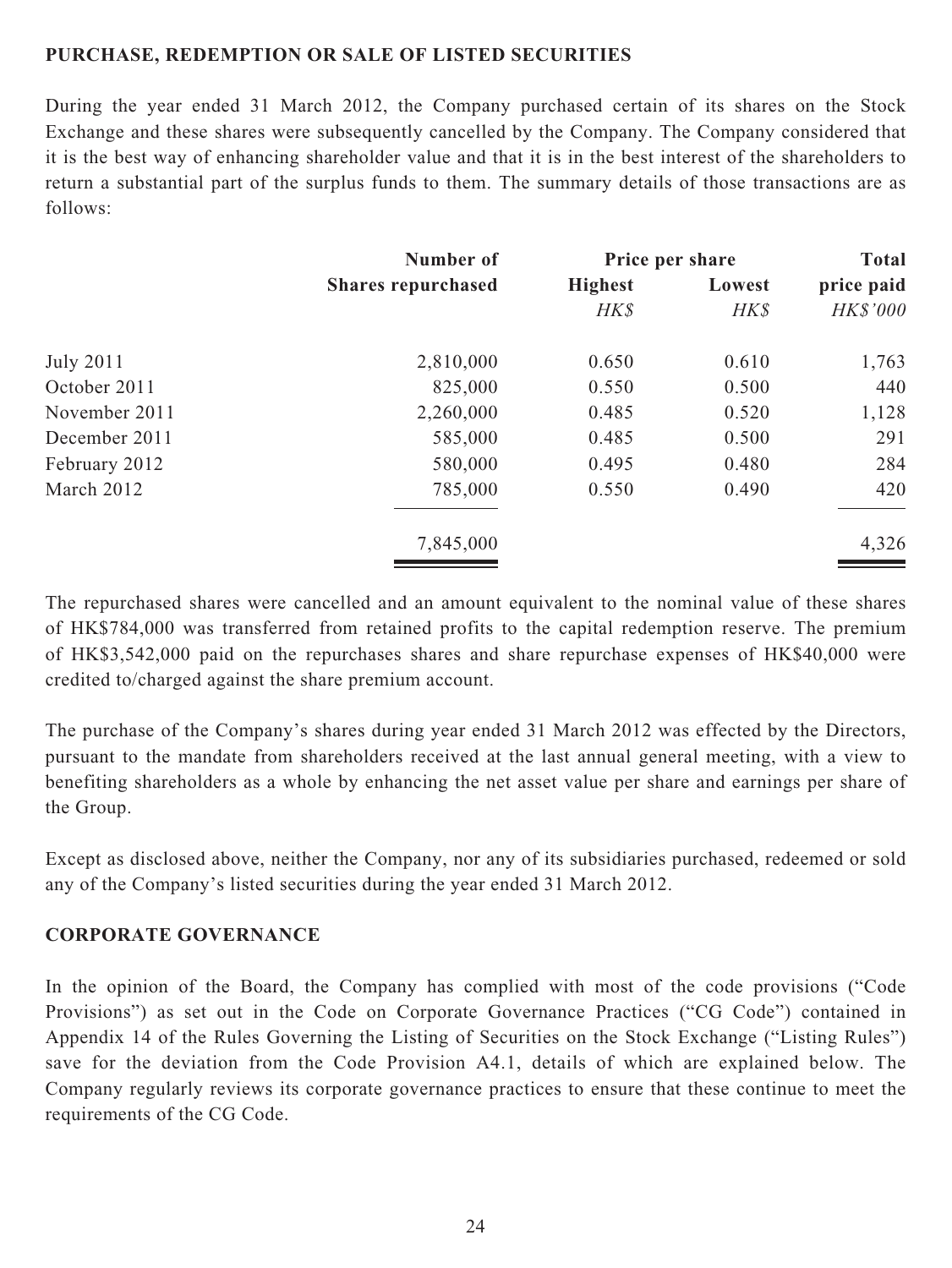### **Summary of deviation of the CG Code:**

### *Code Provision A4.1*

Code Provision A.4.1 stipulates that non-executive directors should be appointed for a specific term, subject to re-election.

The independent non-executive directors are not appointed for a specific term. However, all nonexecutive directors are subject to the retirement and rotation once every three years in accordance with the Company's Bye-Laws. As such, the Board considers that sufficient measures have been taken to ensure that the Company's corporate governance practices are comparable with those in the Code.

## **MODEL CODE FOR SECURITIES TRANSACTIONS**

The Company has adopted the Model Code for Securities Transactions by Directors of Listed Issuers (the "Model Code") as set out in Appendix 10 to the Listing Rules.

Specific enquiry has been made of all the directors and the directors have confirmed that they have complied with the Model Code throughout the year ended 31 March 2012.

The Company has adopted the same Model Code for securities transactions by employees who are likely to be in possession of unpublished price-sensitive information of the Company.

No incident of non-compliance of the Model Code by the relevant employees was noted by the Company.

### **AUDIT COMMITTEE**

The Company has an audit committee which was established in accordance with the requirements of the CG Code for the purpose of reviewing and providing supervision over the Group's internal controls, risk management and financial reporting matters including the review of the annual results for the year ended 31 March 2012, and adequacy of resources and qualifications of the Company's accounting staff. The audit committee comprise of three independent non-executive directors of the Company, namely Dr. Ho Chung Tai, Raymond, Mr. Siu Man Po and Mr. Wong Shing Kay, Oliver. Mr. Wong Shing Kay, Oliver is the Chairman of the committee.

### **NOMINATION COMMITTEE**

The Company has a nomination committee which was established in accordance with the requirements of the CG Code for the purpose of reviewing the Board composition and identifying and nominating candidates for appointment to the Board such that it has the relevant blend of skills, knowledge and experience. The nomination committee currently comprises two executive Directors, namely Mr. Tjia Boen Sien, Mr. Wang Jing Ning, and three independent non-executive Directors, namely Dr. Ho Chung Tai, Raymond, Mr. Siu Man Po and Mr. Wong Shing Kay, Oliver. Mr. Wong Shing Kay, Oliver is the Chairman of the committee.